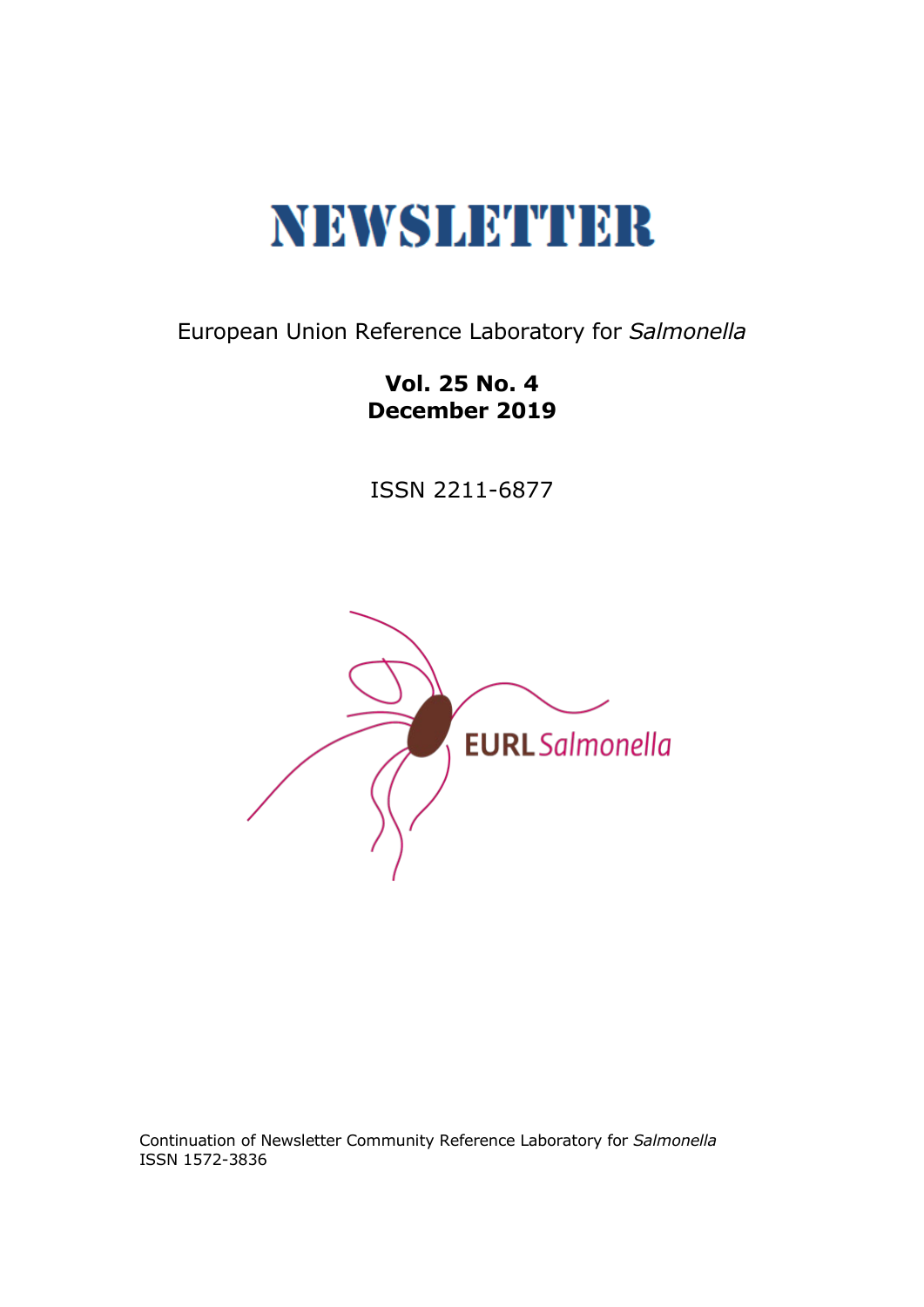Newsletter EURL-*Salmonella*, December 2019 Page **2** of **27**

Produced by

# **European Union Reference Laboratory for** *Salmonella*

National Institute of Public Health and the Environment P.O. Box 1, 3720 BA Bilthoven, The Netherlands

| phone:  | +31 30 274 3537 (Kirsten Mooijman) |  |
|---------|------------------------------------|--|
|         | +31 30 274 4290 (Wilma Jacobs)     |  |
| e-mail: | kirsten.mooijman@rivm.nl           |  |
|         | wilma.jacobs@rivm.nl               |  |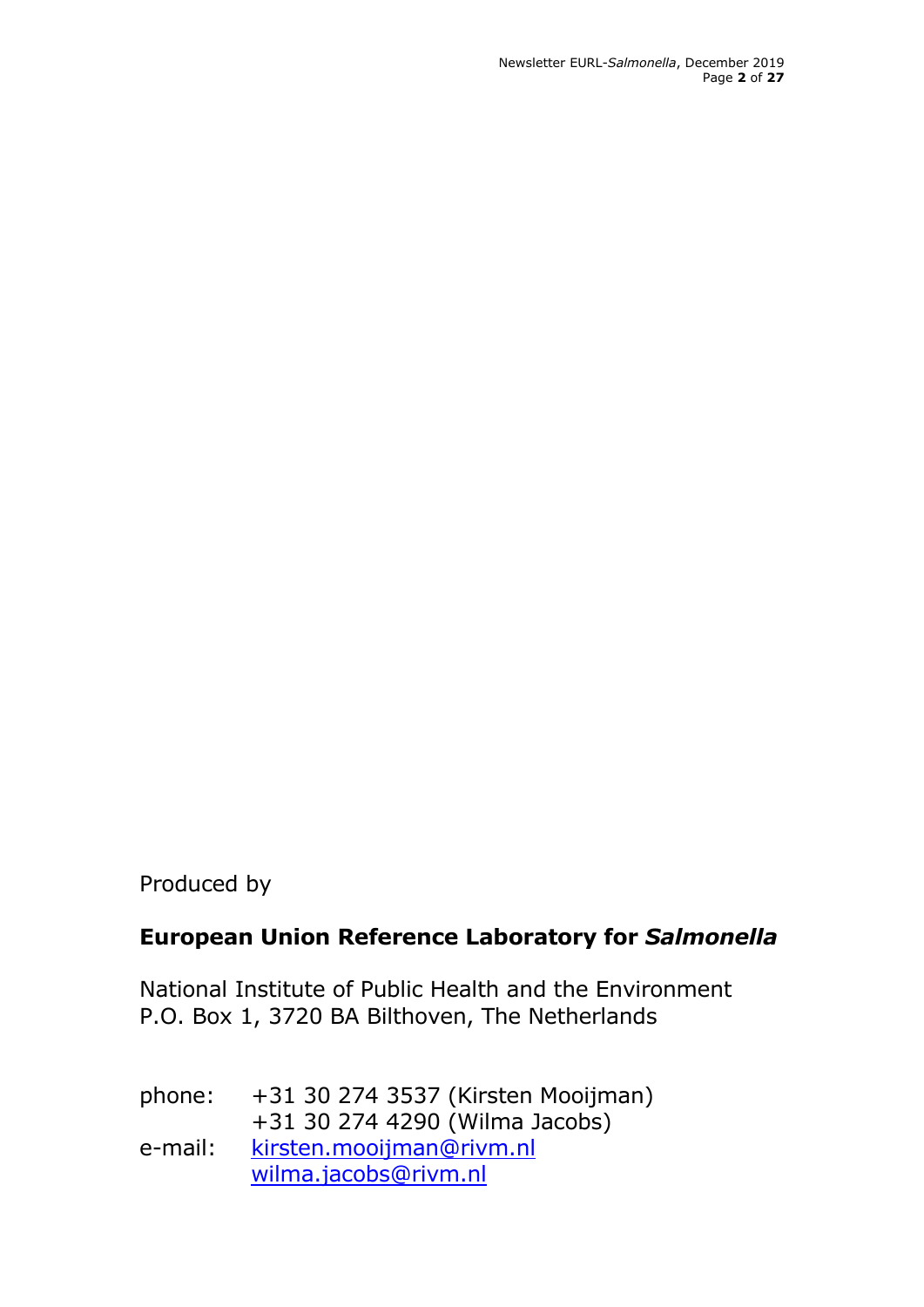# **Contents**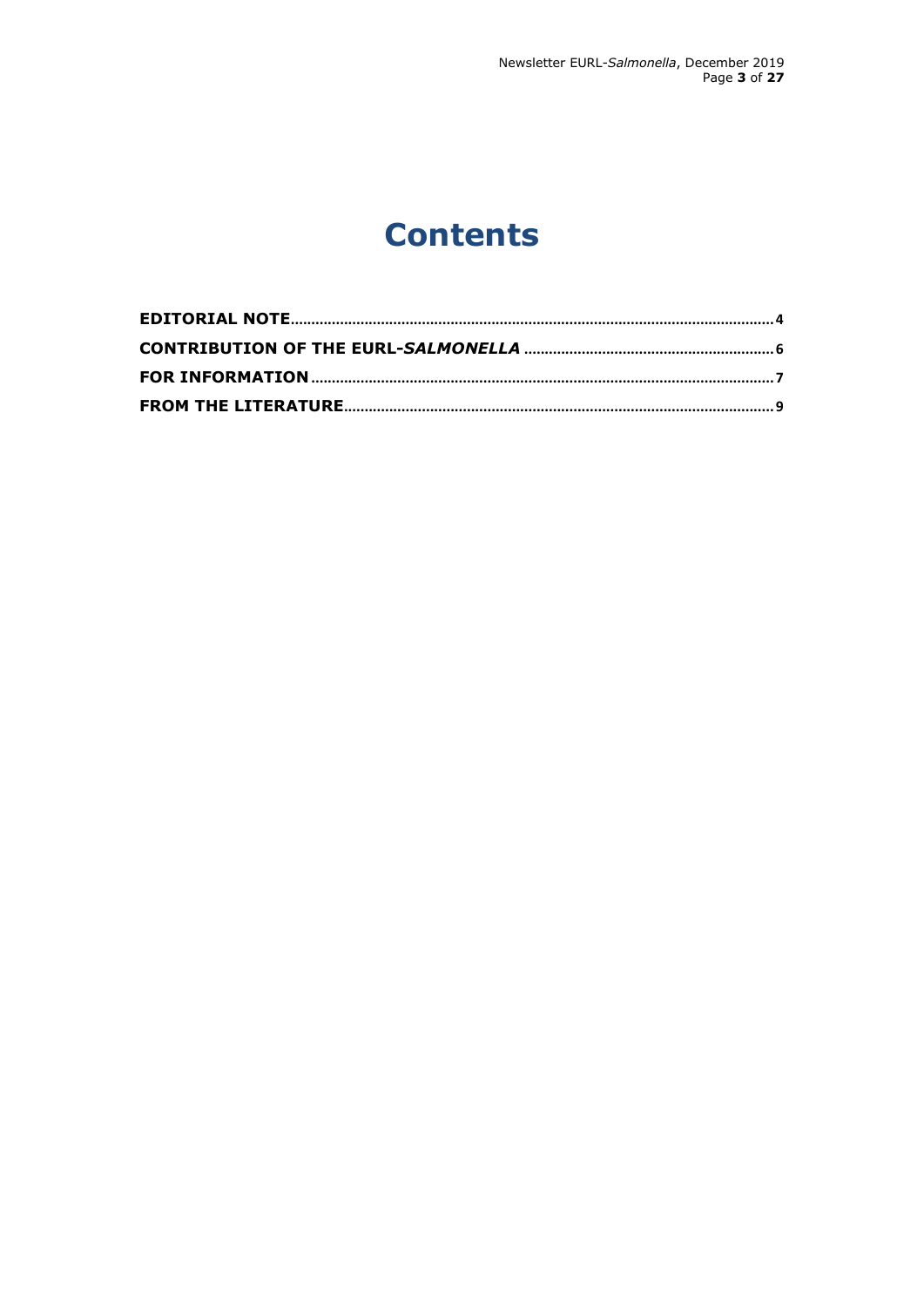# **Editorial Note**

<span id="page-3-0"></span>Bilthoven, 9 January 2020

Dear colleague,

Hopefully your Christmas break was nice and relaxing, with a good start in the New Year. On behalf of the EURL-*Salmonella* staff, I would like to wish you **all the best for 2020!**

In the last quarter of 2019, we organised two Proficiency Tests (PTs) and are currently preparing the next PT to be organised in Spring 2020.

In September/October 2019 the **PT on detection of** *Salmonella* **in samples from the primary production stage** (chicken faeces) was organised. The results of this PT (interim summary and NRLs' own results) were reported to the participants shortly before the Christmas break.

In November 2019 the **PT on typing of** *Salmonella* was organised. In addition to the obligatory serotyping part, this study included a new, voluntary part for molecular sub-typing to determine whether some strains concern common types (cluster analysis). The (molecular) method used is free of choice (e.g. PFGE, MLVA, WGS). We were very happy to notice that the number of applications for this part of the study exceeded largely the minimum number of applications (>7 participants). This additional part of the study is also new for us and we consider it as a pilot to learn if such a set-up works well. The performance of the NRLs-*Salmonella* will only be judged on the serotyping of *Salmonella* and not on the outcome of the molecular additional part of the study. The deadline for submission of the serotyping results was shortly before the Christmas break and the deadline for the cluster analysis is 31 January 2020.

By mid-October 2019 we made an 'inventory' to collect information on the organisations which act as **NRL for the detection of** *Salmonella* **in bivalve molluscs**, since the EURL for live bivalve molluscs ceased to exist (per 1-1-2019). By the end of November 2019 we had collected a list of almost 30 organisations indicating to be the (new) NRL for the detection of *Salmonella* in bivalve molluscs. In fall 2019 we started the preparatory work for organising an **PT on detection of**  *Salmonella* **in mussels,** to be organised in March 2020. A tentative timetable for this PT was sent to the list of (new) NRLs for the detection of *Salmonella* in bivalve molluscs, in December 2019. This timetable is also included in this Newsletter. If your country did not yet submit the information of the NRL-*Salmonella* bivalve molluscs (e.g. because the information of the relevant NRL was not yet available by November 2019), but still want to do so, please contact Kirsten Mooijman [\(Kirsten.mooijman@rivm.nl\)](mailto:Kirsten.mooijman@rivm.nl).

Shortly before the Christmas break, information was sent to the NRLs about a **conference entitled 'Modern technologies to enable response to crises: Next Generation Sequencing to tackle food-borne diseases in the EU'**. This conference will take place at the Instituto Superiore di Sanità in Rome on 10 March 2020. It aims to discuss the vision and challenges of the NGS technology in its adoption at the EU level as well as in its use for multi country outbreaks. This conference is organised by the working group on Next Generation Sequencing (NGS) of the EURLs biorisks (Anti-Microbial Resistance, *Campylobacter, E. coli,* Foodborne viruses, *Listeria*, Parasites, *Salmonella* and Staphylococci) coordinated by Stefano Morabito (EURL *E. coli*, ISS, Rome, Italy) with the support of the Med-Vet-Net association. There is no fee for participation in this conference, but the costs for travel and stay in Rome are for your own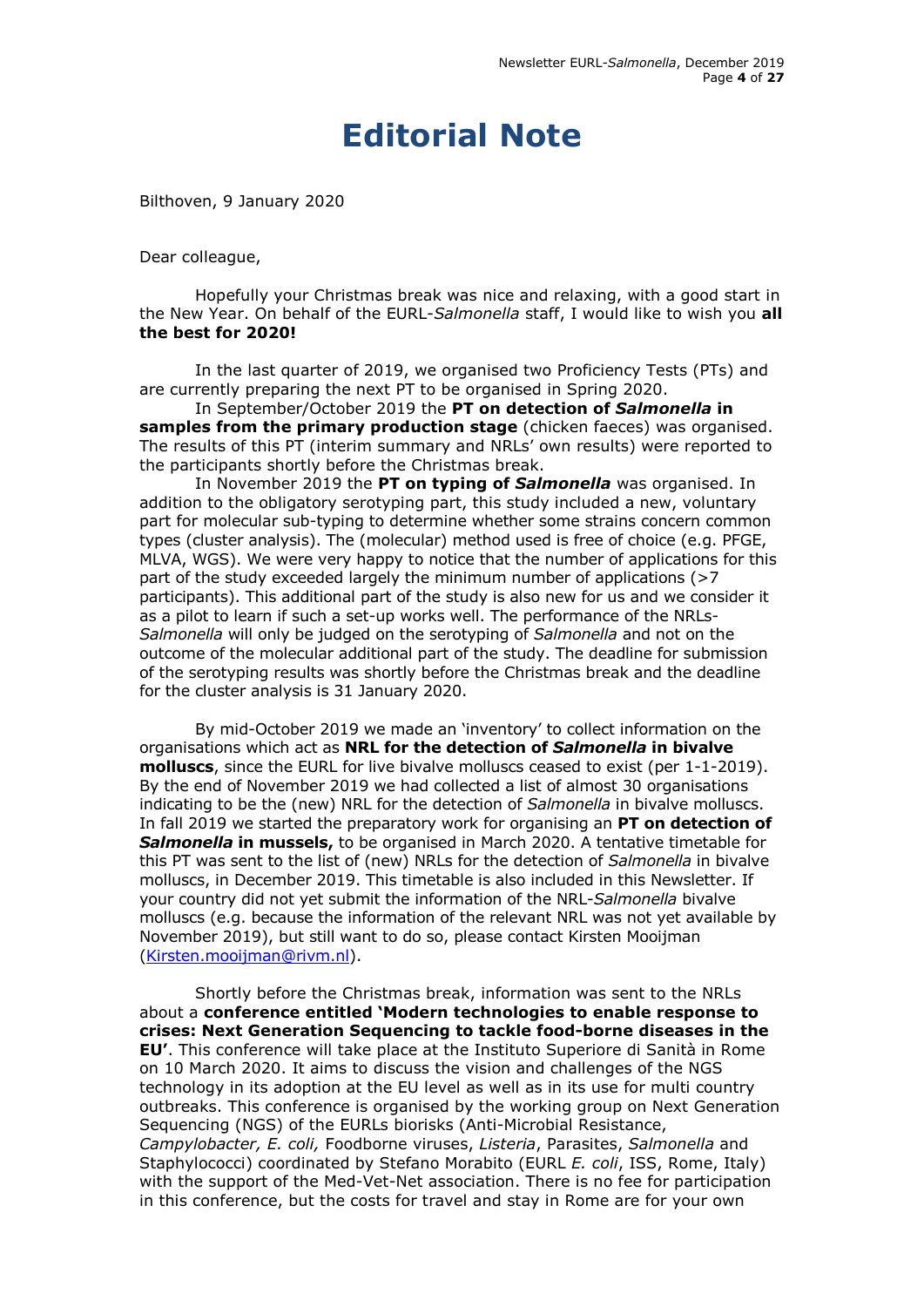(organisation) budget. The flyer for this conference was sent to you earlier and is also included in this Newsletter.

In the last quarter of 2019, we also started with the preparation of the **EURL-***Salmonella* **workshop of 2020**. Again this workshop will be organised in Zaandam in the Netherlands, but in another hotel than before. In December 2019 we have sent you the first announcement of the workshop, which is planned on 28 and 29 May 2020. More information, as well as a registration form will be sent to the NRLs-*Salmonella* later in January.

For your information, the following reports about EURL-*Salmonella*  activities were published in the last quarter of 2019:

Diddens, R.E. and Mooijman, K.A, 2019. EURL-*Salmonella* Proficiency Test food-feed 2019. Detection of *Salmonella* in flaxseed. National Institute for Public Health and the Environment, Bilthoven, the Netherlands. RIVM Report no.: 2019- 0134.<https://www.rivm.nl/bibliotheek/rapporten/2019-0134.pdf>

Mooijman, K.A. The 24th EURL-*Salmonella* workshop – 28 and 29 May 2019, Amersfoort, the Netherlands. National Institute for Public Health and the Environment, Bilthoven, the Netherlands. RIVM Report no.: 2019-0135. <https://www.rivm.nl/bibliotheek/rapporten/2019-0135.pdf>

Best wishes, Kirsten Mooijman Coordinator EURL-*Salmonella*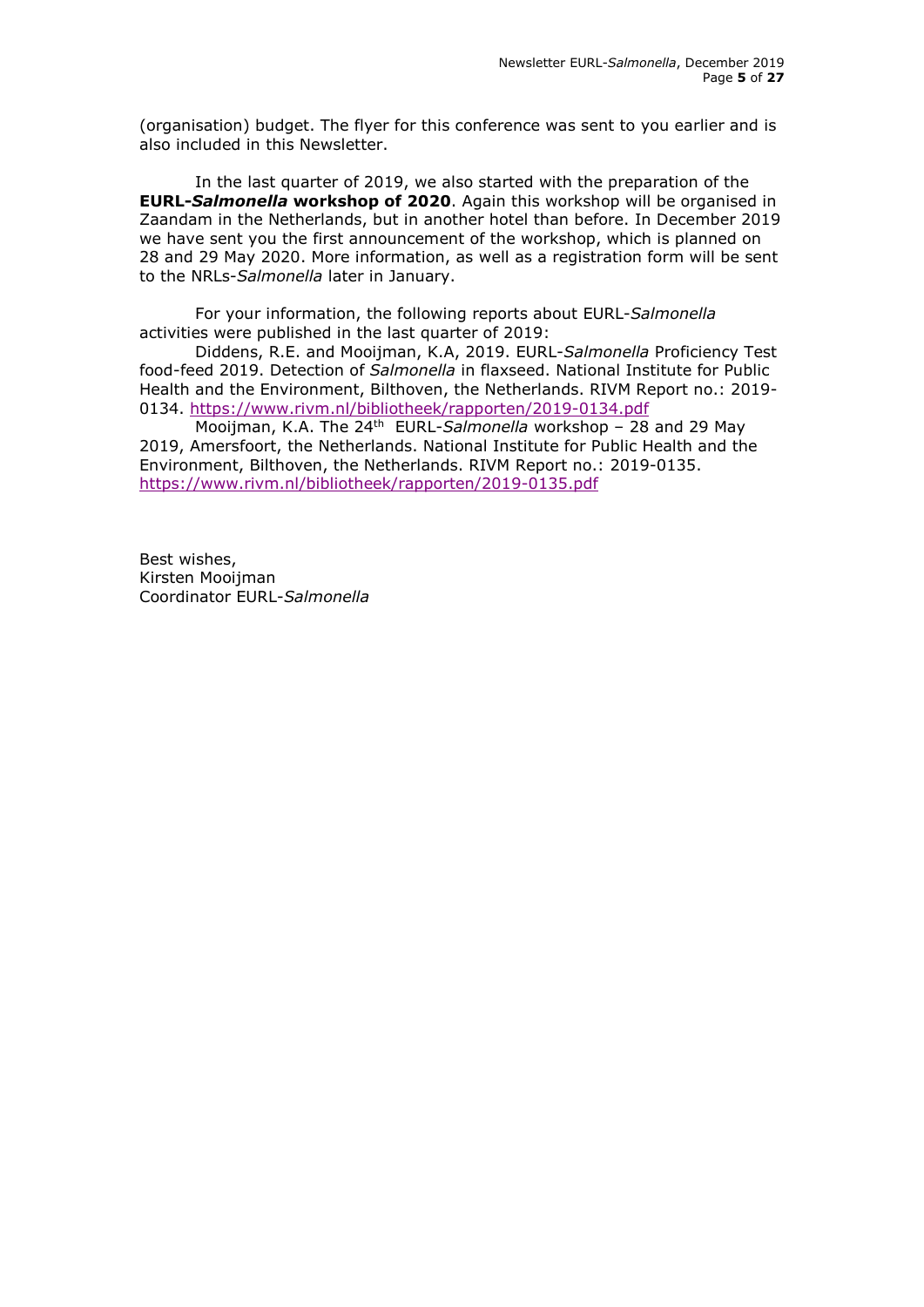# <span id="page-5-0"></span>**Contribution of the EURL-***Salmonella*

# **Tentative timetable EURL -** *Salmonella* **Proficiency Test Live Bivalve Molluscs 2020 Detection of** *Salmonella* **in mussels**

| <b>Week</b> | <b>Date</b>                                              | <b>Subject</b>                                                                                                                                       |  |
|-------------|----------------------------------------------------------|------------------------------------------------------------------------------------------------------------------------------------------------------|--|
|             |                                                          | Mailing of Salmonella reference material to the<br>NRLs as Biological Substance Cat. B (UN3373)<br>by door-to-door courier service                   |  |
|             | Week(s) before<br>start PT Live Bivalve<br>Molluscs 2020 | Mailing of the protocol and instructions for the<br>result form to the NRLs by e-mail                                                                |  |
|             |                                                          | Sending the link for the result form to the<br>participants by e-mail                                                                                |  |
|             |                                                          | Preparation of media by the NRLs                                                                                                                     |  |
| 12          | 16 March                                                 | Mailing of parcels with samples to the NRLs by<br>door-to-door courier service                                                                       |  |
| 12          | 18 March                                                 | Performance of the Proficiency Test                                                                                                                  |  |
| 16          | Before 11 April                                          | Deadline for completing the electronic<br>submission of results: 10 April 2020 (23:59h<br>CET)<br>After this deadline the result form will be closed |  |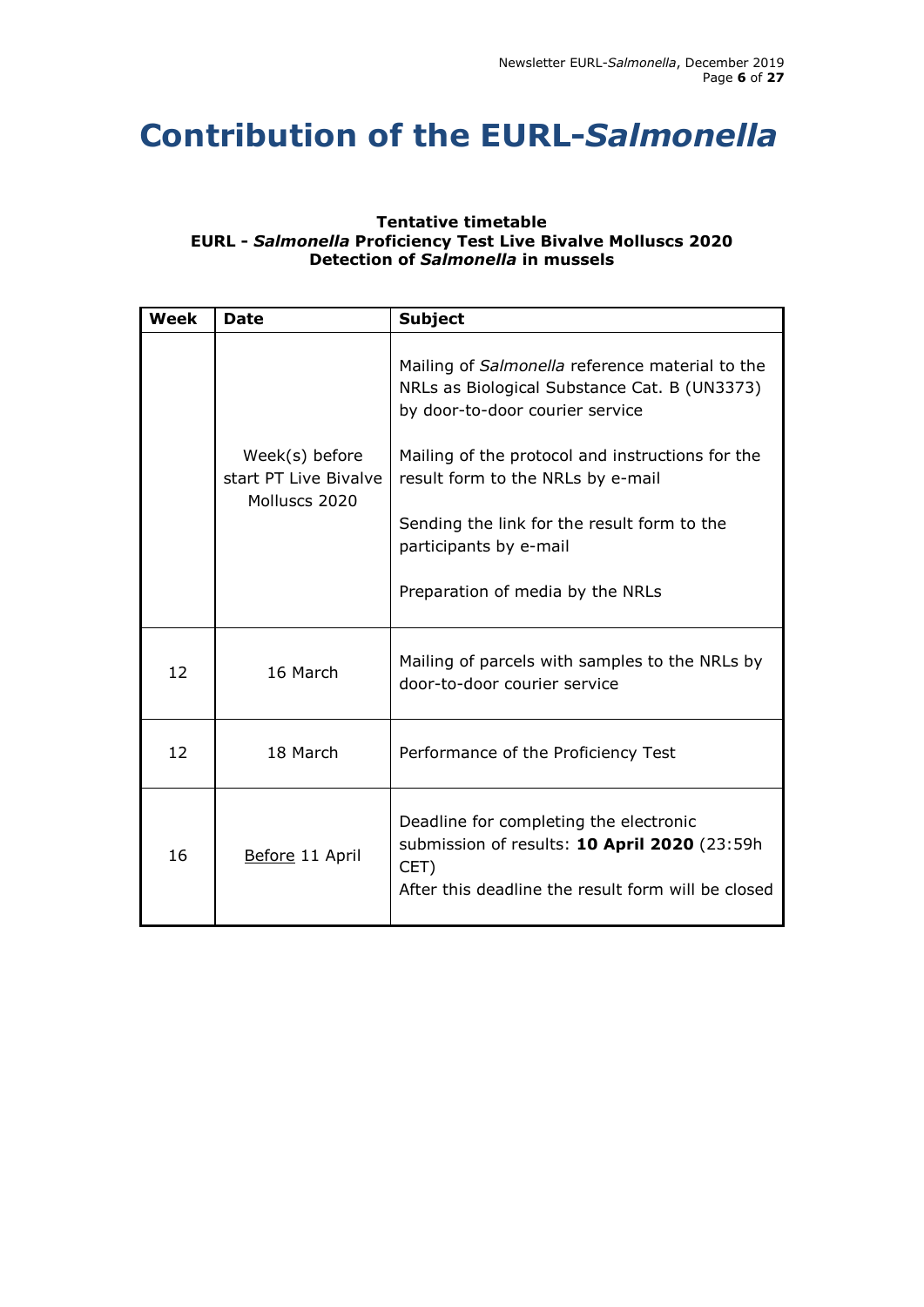# **For Information**

<span id="page-6-0"></span>

# **'Science meets Policy' conference: Modern technologies to enable response to crises: Next Generation Sequencing to tackle food-borne diseases in the EU**

# **March 10, 2020. Istituto Superiore di Sanità, Viale Regina Elena 299, 00161 Rome, Italy**

Over the last decade, the rapid development of Next Generation Sequencing (NGS) for the characterization and typing of foodborne pathogens through whole genome analysis has provided many laboratories involved in testing food, animal and clinical samples with fit-for-purpose application and a realistic alternative to the classical methods. Especially in terms of precise sequences for source tracking, antibiotic resistance, virulence factors and toxicity. The acceptable costs, reasonable speed of execution and potential automation are major breakthroughs.

The EURL Working Group on NGS launches a workshop with support from the Med-Vet-Net Association.

The workshop aims to inform Member States about the benefits of introducing NGS for typing food-borne pathogens and to start a general discussion on the infrastructure needed to enable the competent authorities to take measures based on evidences from the application of NGS, including the need for a legal framework.

# **The workshop structure**

The workshop will consist of presentations from representatives of the European Commission, EFSA and ECDC about the vision and the challenges of the adoption of the NGS technology. Further, the practical application of the NGS technique in multi country outbreaks will be described. Finally, a presentation on the legal aspects will be included providing a base for the following general discussion. In the second session of the workshop all participants will have the opportunity to discuss all the topics presented with a panel of experts.

Highlighting possible hindrances at country level in endorsing the NGS technique and discussing possible solutions will also represent a goal of the initiative.

# **If you are one of the following stakeholders you should attend this workshop**

- National Reference Laboratories belonging to the EURLs networks for the biological hazards.
- Relevant Competent Authorities of the EU Member States (MS).
- Scientists that actively work on building the knowledge on the use of NGS for food safety.
- Anyone involved in the official control of food in the EU MS.

Link for registration: <https://w3.iss.it/site/sanvevent>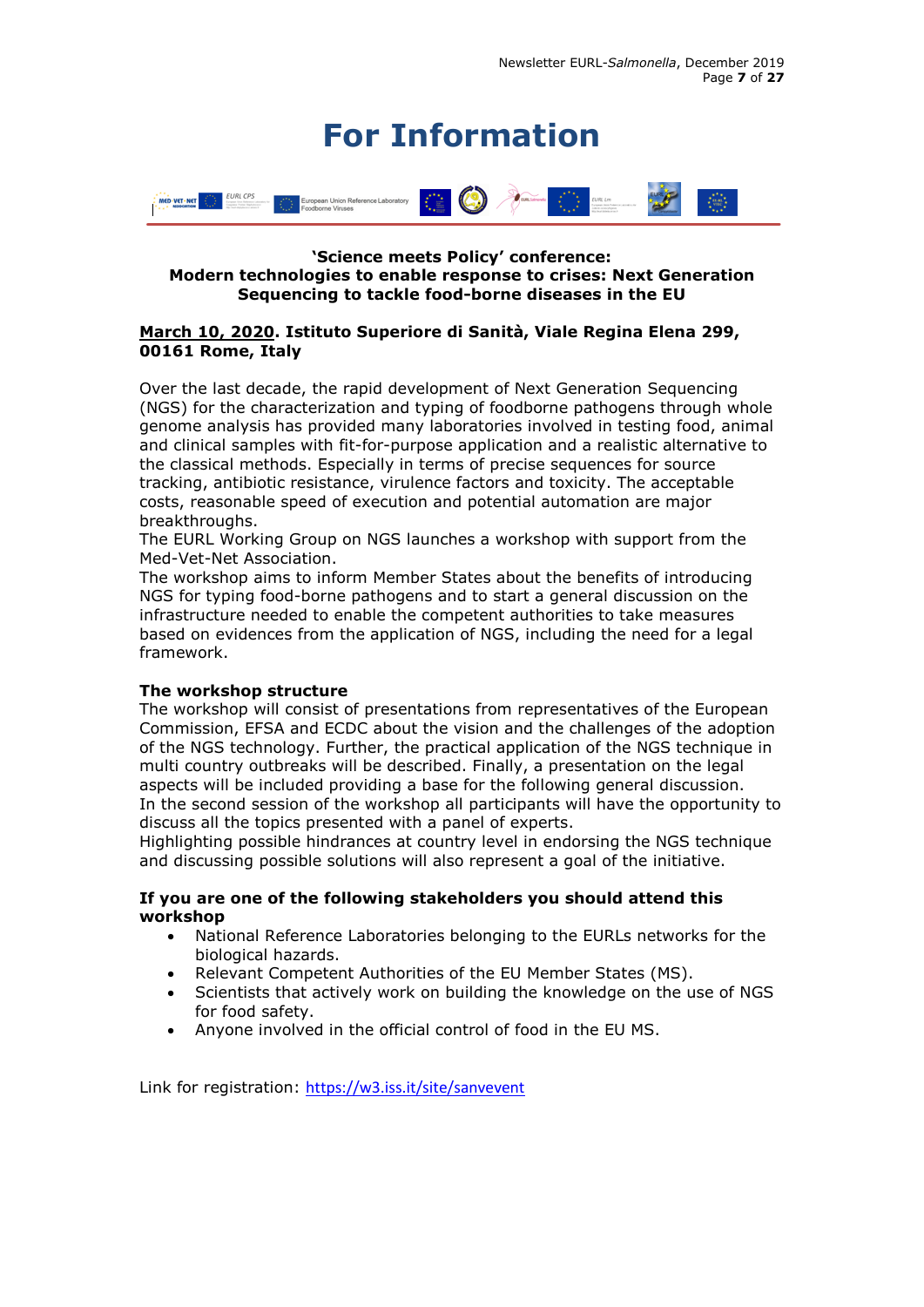

# **DRAFT AGENDA 'Science meets Policy' conference**

| Tuesday 10 March 2020                      |                                                                                                                                                                                               |                                                                                          |  |  |
|--------------------------------------------|-----------------------------------------------------------------------------------------------------------------------------------------------------------------------------------------------|------------------------------------------------------------------------------------------|--|--|
| 09:00                                      | <b>Welcome and Introduction (10')</b>                                                                                                                                                         | <b>Silvio Brusaferro</b>                                                                 |  |  |
|                                            |                                                                                                                                                                                               | <b>ISS President</b>                                                                     |  |  |
| 09:15                                      | Greetings (10')                                                                                                                                                                               | <b>Stefano Morabito</b><br>Chair of the organization<br>committee                        |  |  |
| Session 1: Building the capacity in Europe |                                                                                                                                                                                               |                                                                                          |  |  |
| 09:30                                      | Vision on NGS (20')                                                                                                                                                                           | Pamina Suzuki,<br><b>European Commission G4</b>                                          |  |  |
| 09:50                                      | <b>EFSA State of play and future</b><br>perspectives (20')                                                                                                                                    | Valentina Rizzi, Mirko<br><b>Rossi</b><br><b>European Food Safety Authority</b>          |  |  |
| 10:10                                      | ECDC State of play and future<br>perspectives (20')                                                                                                                                           | Johanna Takkinen,<br><b>Eurpean Center for Diseases</b><br><b>Control and prevention</b> |  |  |
| 10:30                                      | The inter EURL WG on NGS Work<br>program: State of play (20')                                                                                                                                 | TBD<br>Inter EURL WG on NGS                                                              |  |  |
| 11:00                                      | Coffee Break (30')                                                                                                                                                                            |                                                                                          |  |  |
| <b>Session 2: Policy and Science</b>       |                                                                                                                                                                                               |                                                                                          |  |  |
| 11:30                                      | Need for a legal framework for NGS data<br>supporting action by the CAs (30')                                                                                                                 | <b>George Haringhuizen</b><br><b>RIVM</b>                                                |  |  |
| 12:00                                      | Use of NGS to face crises (Provisional<br>title) (20')                                                                                                                                        | <b>Eelco Franz</b><br><b>RIVM</b>                                                        |  |  |
| 12:20                                      | Toward an extended use of whole genome<br>sequencing for the investigation of multi-EU<br>country Listeria monocytogenes outbreaks<br>(20')                                                   | <b>Benjamin FELIX</b><br><b>EURL Listeria</b>                                            |  |  |
| 12.40                                      | Activities of the one-health EJP on the<br>implementation and harmonization of NGS<br>across Europe (20')                                                                                     | <b>Annemarie Kaesbohrer</b><br>BfR                                                       |  |  |
| 13:00                                      | Lunch (1h)                                                                                                                                                                                    |                                                                                          |  |  |
| 14:00                                      | Open discussion (2h, 15')<br>Chair: Stefano Morabito<br>Speakers: Valentina Rizzi, Johanna Takkinen, Pamina Suzuki, George<br>Haringhuizen, Eelco Franz, Annemarie Kaesbohrer, Benjamin FELIX |                                                                                          |  |  |
| 16:15                                      | <b>Concluding remarks and closure</b>                                                                                                                                                         |                                                                                          |  |  |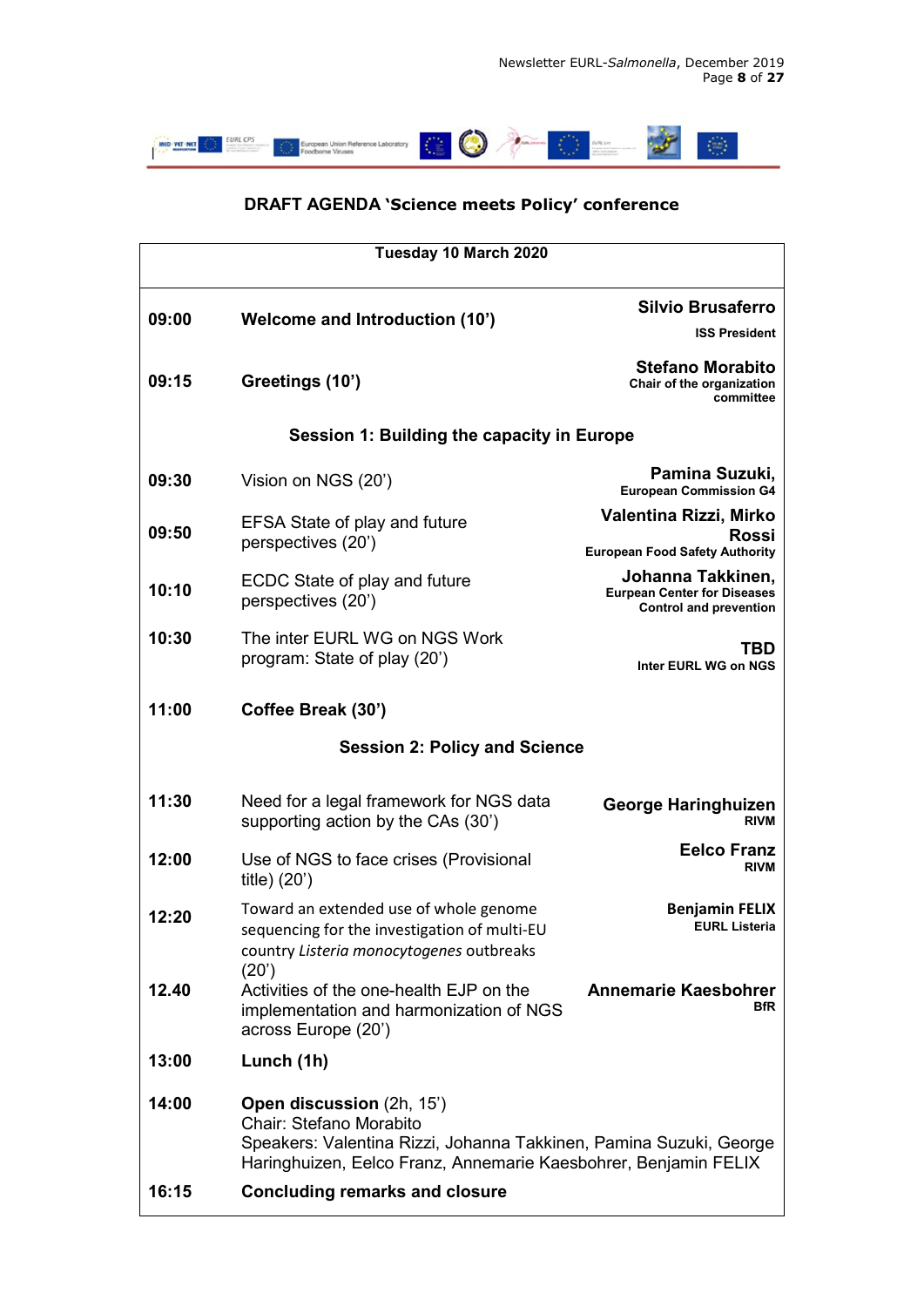# **From the Literature**

# <span id="page-8-0"></span>*Salmonella*-related Literature from Scopus: October – December 2019

# **Xu, W., Gao, J., Zheng, H., Yuan, C., Hou, J., Zhang, L., Wang, G.**

*Establishment and Application of Polymerase Spiral Reaction Amplification for Salmonella Detection in Food*

*(2019) Journal of microbiology and biotechnology, 29 (10), pp. 1543-1552.* 

ABSTRACT: Salmonella is a common zoonotic and foodborne pathogen that causes high morbidity and mortality in developing countries. In this study, we established and validated a polymerase spiral reaction (PSR) assay which targeted the conserved invasion gene (invA) of Salmonella by SYBR Green I indicator methods. Subsequently, assays for determination of the optimal conditions for optimal specificity and sensitivity of PSR were performed. We performed comprehensive evaluations using loop-mediated isothermal amplification (LAMP) and realtime PCR. A total number of 532 samples of daily food were analyzed by PSR. Twenty-seven bacterial strains were tested in the specificity assay, from which positive results were obtained only for 14-Salmonella strains. However, none of the 13 non-Salmonella strains was amplified. Similarly with LAMP and real-time PCR, the detection limit of the PSR assay was 50 CFU/ml. The PSR method was also successfully applied to evaluate the contamination with Salmonella in 532 samples of daily food, corroborating traditional culture method data. The novel PSR method is simple, sensitive, and rapid and provides new insights into the prevention and detection of foodborne diseases. ISSN: 17388872

# **Marin, C., D'Auria, G., Martínez-Priego, L., Marco-Jiménez, F.**

*Draft genome sequences of 12 monophasic Salmonella enterica subsp. enterica serotype typhimurium 1,4,[5], 12:I: Strains isolated from wild Griffon vultures in eastern Spain (2019) Microbiology Resource Announcements, 8 (42), art. no. e00570-19, .*  ABSTRACT: Monophasic Salmonella enterica subsp. enterica serovar Typhimurium is one of the most common zoonotic pathogens. Salmonella species reside in a wide variety of hosts, including wild animals. Thus, we report here the genome sequences of 12 monophasic S. Typhimurium strains isolated from healthy wild vultures to gain better insight into their epidemiology and host-pathogen interactions. ISSN: 2576098X

#### *Paudyal, N., Pan, H., Elbediwi, M., Zhou, X., Peng, X., Li, X., Fang, W., Yue, M. Characterization of Salmonella Dublin isolated from bovine and human hosts (2019) BMC Microbiology, 19 (1), art. no. 226, .*

ABSTRACT: Background: Salmonella enterica subsp. enterica serovar Dublin (S. Dublin), a cattle adapted serovar causes enteritis, and systemic disease in bovines. The invasive index of this serovar far exceeds that of the other serovars and human infections often present as fatal or highly resistant infections. In this, observational study, phenotypic properties of human and bovine-derived isolates of S. Dublin along with antibiogram of common antimicrobials were evaluated. The multiplex PCR confirmed isolates were genotyped using 7-gene legacy MLST. MIC assay was done by broth microdilution method. Previously published protocols were used to assess the motility, biofilm formation and morphotype. Vi antigen was agglutinated using commercial antiserum. Caenorhabditis elegans infection model was used to evaluate the virulence potiential. Phenotyping experiments were done in duplicates while virulence assay was done in triplicates. Wholegenome sequencing was used to predict the genes responsible for acquired resistance and a genotype-phenotype comparison was made. Results: We evaluated 96 bovine and 10 human isolates in this study. All the isolates belonged to ST10 in eBG53 and were negative for Vi-antigen. The swarming motility, biofilm formation and morphotype were variable in the isolates of both groups. Resistance to sulfamethoxazole, ampicillin, chloramphenicol, tetracycline was > 90% in animal isolates whereas resistance to sulfamethoxazole was > 70% in human isolates. MDR was also higher in animal isolates. Human isolates were significantly (P < 0.0001) more virulent than animal isolates on C. elegans infection model. The genomic comparison based on the core SNPs showed a high degree of homogeneity between the isolates. The carriage of IncA/C2 plasmid was seen as a typical feature of isolates from the bovine hosts. Conclusion: Human isolates showed more diversity in the phenotypic assays. Animal isolates showed a higher degree of antimicrobial resistance with greater MDR but human isolates formed more biofilm and had greater swarming motility as well as increased virulence to the nematode C. elegans. The carriage of IncA/C2 plasmid could contribute to the distinguishing feature of the bovine isolates. The tandem use of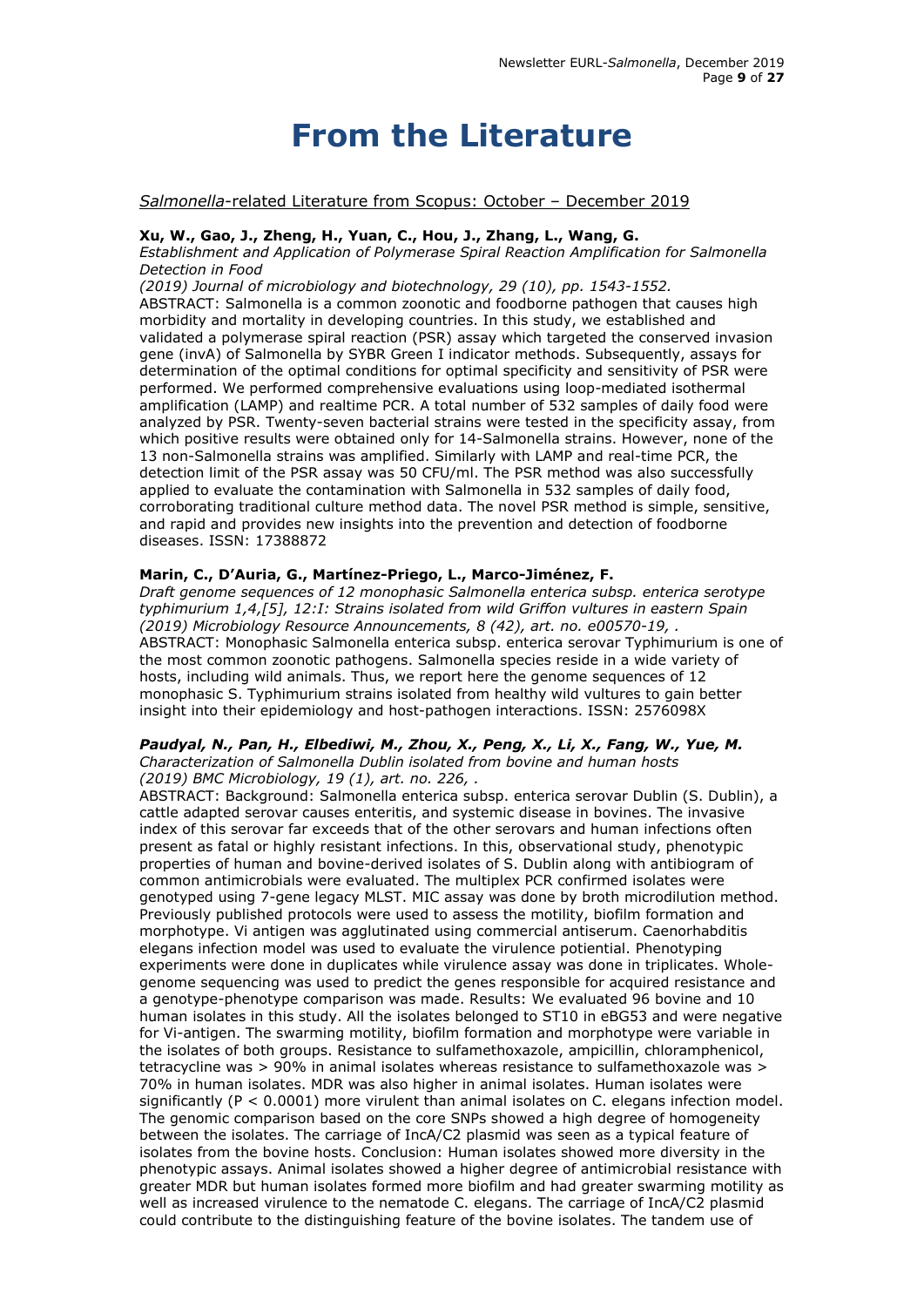genotypic-phenotypic assays improves the understanding of diversity and differential behaviour of the same serovar from unrelated host sources. ISSN: 14712180

#### **Thomson, R.M., Henderson, H.J., Smith-Palmer, A.**

#### *An outbreak of Salmonella Saintpaul in a Scottish childcare facility: The influence of parental under-reporting*

#### *(2019) BMC Infectious Diseases, 19 (1), art. no. 847, .*

ABSTRACT: Background: Salmonella outbreaks in childcare facilities are relatively rare, most often occurring secondary to contaminated food products or poor infection control practices. We report an outbreak of Salmonella Saintpaul at a pre-school facility in Ayrshire, Scotland with atypical clinical and epidemiological features. Methods: Following notification of the initial two cases, the multi-disciplinary Incident Management Team initiated enhanced active case finding and two environmental inspections of the site, including food preparation areas. Parent and staff interviews were conducted by the Public Health department covering attendance, symptomatology and risk factors for all probable and confirmed cases. Microbiological testing of stool samples and the facility water tank was conducted. Whole Genome Sequencing (WGS) was performed for positive stool samples at the national reference laboratory. Infection control measures were introduced iteratively due to the atypical progression of the outbreak. Results: There were 15 confirmed cases and 3 children admitted to hospital during the outbreak. However, 35.7% of cases reported extremely mild symptoms. The attack rate was 15.2%, and age of affected children ranged from 18 to 58 months (mean 35 months). All cases were the same Multilocus Sequence Type (MLST50). Epidemiological investigation strongly suggested person-to-person spread within the facility. Existing infection control practices were found to be of a high standard, but introduction of additional evidence-based control measures was inadequate in halting transmission. Facility staff reported concerns about lack of parental disclosure of gastrointestinal symptoms, particularly where these were mild, with 50.0% of cases having attended while symptomatic against public health advice. Voluntary two-week closure of the facility was implemented to halt transmission, following which there were no new cases. WGS results were unavailable until after the decision was taken to close the facility. Conclusions: This is the first reported instance of a Salmonella Saintpaul outbreak at a childcare facility, or where person-to-person transmission is indicated. Clinicians should consider the influence of parental under-reporting on gastrointestinal outbreaks in childcare settings, particularly where perceived severity is low and financial or social pressures to attend work may reduce compliance. WGS cannot yet replace conventional microbiological techniques during short, localised outbreaks due to delays receiving results. ISSN: 14712334

#### **Sloan-Gardner, T.S., Waters, N., Marmor, A., Mude, W.**

*Free range eggs does not mean safe eggs: an outbreak of Salmonella Typhimurium linked to free range eggs*

*(2019) Communicable diseases intelligence (2018), 43, .* 

ABSTRACT: An outbreak of Salmonella enterica serovar Typhimurium with closely related Multiple Locus Variable-number Tandem Repeat Analysis (MLVA) patterns was detected by routine surveillance by the Australian Capital Territory Health Protection Service in May 2018. The outbreak consisted of three cases in 2018 (MLVA 03-10-10-09-496) and one in 2016 (MLVA 03-10-09-09-496), who reported eating home-cooked eggs from the same local producer. Environmental investigations found significant problems with egg cleaning, hand hygiene and documentation of food safety procedures on farm. Environmental samples collected from the farm were found to have the same MLVA pattern as the 2018 cases. Although poor farm practices most likely led to contamination of the eggs, this outbreak highlights the need for consumer education about safe handling of eggs in the home. ISSN: 22096051

#### **Harfield, S., Beazley, R., Denehy, E., Centofanti, A., Dowsett, P., Housen, T., Flood, L.**

*An outbreak and case-control study of Salmonella Havana linked to alfalfa sprouts in South Australia, 2018*

*(2019) Communicable diseases intelligence (2018), 43, .* 

ABSTRACT: An epidemiological investigation and a retrospective case-control study were conducted into an outbreak of Salmonella Havana in alfalfa sprouts, in Adelaide, Australia. In total, 31 cases of S. Havana were notified during June and July 2018 and linked to the outbreak. Eighteen cases and 54 unmatched controls were included in a case-control study. Results from the case-control study indicated an increased risk of illness linked to the consumption of alfalfa sprouts; this was supported by trace-back, sampling and environmental investigations. This outbreak of S. Havana was caused by consumption of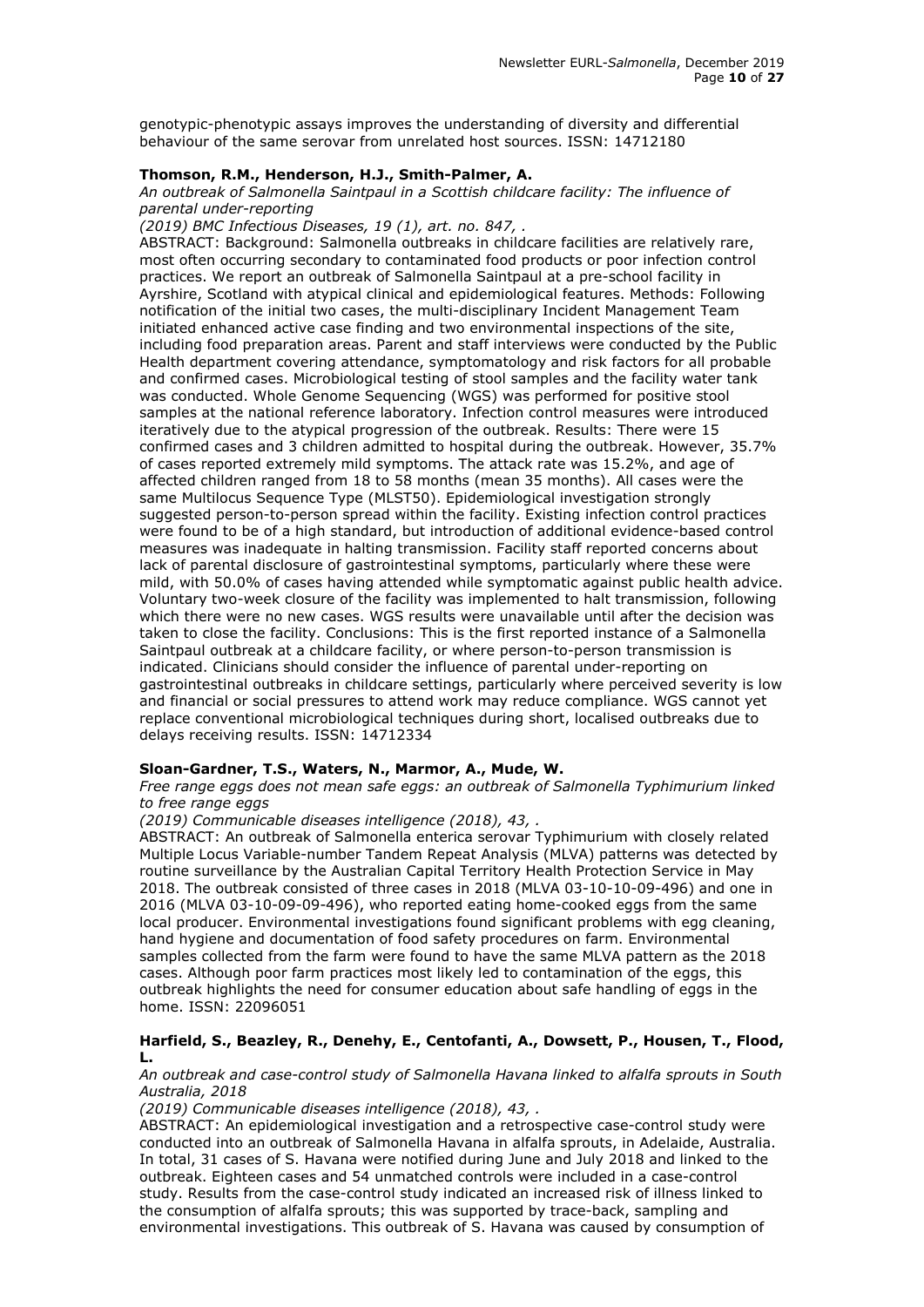alfalfa sprouts from one local sprouts producer. It is unclear as to when in the production of alfalfa sprouts the contamination occurred. However, contaminated seeds and poor pest control are the most likely causes. This investigation highlights the importance of ensuring that producers take appropriate action to minimise the likelihood of contamination and to comply with legislation and standards for primary production and food safety. ISSN: 22096051

# **Dmitric, M., Vidanovic, D., Matovic, K., Saric, L.J., Karabasil, N.**

*Real-time PCR methods for detecting Salmonella spp. in food after different DNA extraction procedures*

*(2019) IOP Conference Series: Earth and Environmental Science, 333 (1), art. no. 012041.* ABSTRACT: The aim of this paper was to evaluate two real-time PCR (qPCR) protocols for the detection of Salmonella spp. in minced meat and chicken neck skin, after DNA extraction using the InstaTM Gene matrix (BioRad, USA) and DNA extraction based on thermal cell lysis. The applied molecular methods were sensitive and specific for the rapid detection of Salmonella spp. in minced meat and chicken neck skin. The qualitative results were identical regardless of the applied DNA extraction or qPCR protocols. Lower Cq values were achieved after DNA extraction using the InstaTM Gene matrix. ISSN: 17551307

# **Betic, N., Baltic, T., Ciric, J., Bajcic, A., Raseta, M., Mrdovic, B., Karabasil, N.**

*Process hygiene of pig carcasses in one large-scale slaughterhouse in the west of Serbia, during 48 months*

*(2019) IOP Conference Series: Earth and Environmental Science, 333 (1), art. no. 012046*. ABSTRACT: This study was conducted to determine microbial contamination of pig carcasses during four years in one slaughterhouse. The numbers of total viable counts and Enterobacteriaceae and the presence/absence of Salmonella spp. are the process hygiene criteria for pig carcasses. We collected 240 samples from April of 2015 to April of 2019, with swabs being continually taken from the carcasses of pigs every month for 48 months in slaughterhouse in the west of Serbia. Over 48 consecutive months of testing, Salmonella spp. presence was detected on 1.67% of the pig carcasses, while the determined mean numbers of Enterobacteriaceae were 0.18±0.37 log CFU/cm2, and the mean total viable count of aerobic bacteria was 1.88±0.85 log CFU/cm2. The process hygiene criteria results for the tested pig carcasses showed that for total viable count of aerobic bacteria, 95.35% of carcasses fell into the satisfactory process hygiene group, while 4.17% belonged to the acceptable group. Enterobacteriaceae numbers showed 97.90% of the tested pig carcasses belonged to the satisfactory process hygiene group, and 2.10% of carcasses belonged to the acceptable group. ISSN: 17551307

# **Mrdovic, B., Nastasijevic, I., Brankovic Lazic, I., Jovanovic, J., Nikolic, A., Petrovic, Z., Raseta, M.**

*Examination of meat preparations in order to control process hygiene in retail (2019) IOP Conference Series: Earth and Environmental Science, 333 (1), art. no. 012083*. ABSTRACT: The production and trade of meat preparations (minced meat and semifinished meat products, including fresh sausages) are registering significant annual increases in Serbia. There is an increasing number of specialized plants, as well as suppliers who directly supply consumers with this type of meat preparation. The aim of this paper is to determine the microbiological risks in the meat preparations production process by taking samples from retail facilities in order to verify HACCP compliance. HACCP systems and good hygiene practices as their pre-requisite programs, require food business operators to identify potential hazards that threaten product safety in order to eliminate or control them. Over 27 months, 297 samples of meat preparations were taken from nine retail stores. Escherichia coli was detected in 5% (16/297) of the meat preparations, and Salmonella spp. were found in 1.6% (5/297). The results obtained are signals for initiating corrective measures in the production processes and improving current sanitary procedures. ISSN: 17551307

#### **Raharjo, D., Yulistiani, R., Setyarini, W., Arizandy, R.Y., Prayoga, W., Shirakawa, T.**

*Rapid identification of Salmonella enterica serovars Typhi and Salmonella enterica serovars Paratyphi A from chicken meat*

*(2019) IOP Conference Series: Materials Science and Engineering, 633 (1), art. no. 012003.* 

ABSTRACT: Rapid diagnosis of pathogenic bacteria in food is closely related to safety. We modified a Culture-based methods for Salmonella sp. which rapidly identified Salmonella enterica serovars Typhi and Salmonella enterica serovars Paratyphi A from chicken meat samples. The World Health Organization method consists of six steps of the test,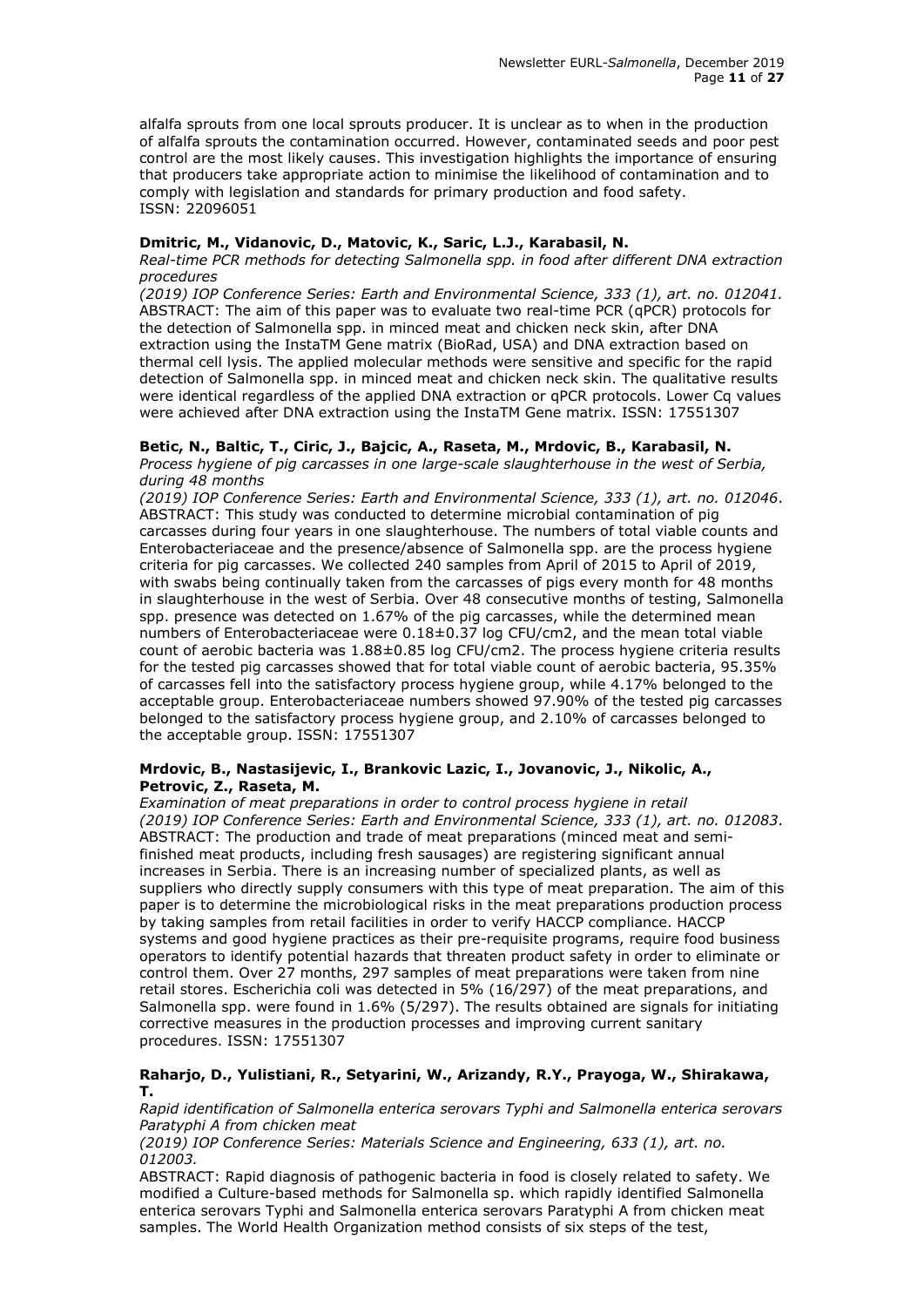sequentially pre-enrichment, selective enrichment, selective diagnostic isolation, pick presumptive Salmonella colonies, biochemical and serological confirmation. Modifications made at three stages of pick presumptive Salmonella colonies, biochemical confirmation and serological confirmation into a single stage of molecular testing to detect genes rfbE and, using tyv and prt primer. In summary, from 120 samples, the modified technique successfully identified 39 (32.5%) Salmonella enterica serovars Typhi and one Salmonella enterica serovars Paratyphi A (0, 83%) compare with 13 (10.8%) and negative result with conventional protocol. The modified were faster and more sensitive than conventional techniques. SSN: 17578981

# **Ritter, A.C., Tondo, E.C., Siqueira, F.M., Soggiu, A., Varela, A.P.M., Mayer, F.Q., Brandelli, A.**

*Genome analysis reveals insights into high-resistance and virulence of Salmonella Enteritidis involved in foodborne outbreaks*

*(2019) International Journal of Food Microbiology, 306, art. no. 108269, .* 

ABSTRACT: Salmonella enterica serovar Enteritidis strain SE86 has been associated with several foodborne diseases occurring in Southern Brazil, becoming and important causative agent of human salmonellosis. In this work, the complete genome of the bacterium Salmonella Enteritidis SE86 was sequenced using the Illumina MiSeq platform. An in silico analysis of the SE86 genome was performed in order to compare it with different Salmonella strains as well as to investigate the presence of stress-resistance and virulence genes. This strain showed a variety of genes that can be involved in antimicrobial and biocide resistance, acid and thermal resistance as well as virulence and adhesion. These genetic features could explain its increased resistance and the prevalence of this strain in foodborne outbreaks in Southern Brazil. ISSN: 01681605

# **Portela, J.B., Coimbra, P.T., Cappato, L.P., Alvarenga, V.O., Oliveira, R.B.A., Pereira, K.S., Azeredo, D.R.P., Sant'Ana, A.S., Nascimento, J.S., Cruz, A.G.**

*Predictive model for inactivation of salmonella in infant formula during microwave heating processing*

*(2019) Food Control, 104, pp. 308-312.* 

ABSTRACT: This study aimed to study the behavior of Salmonella submitted to domestic microwave through the use of predictive microbiology. The results showed reductions of 9.22, 9.59, 8.23, and 8.57 log CFU/mL in Salmonella counts after exposure to microwave heating at 20 W (750 s), 40 W (90 s), 60 W (120 s), and 80 W (120 s), respectively, with a maximum temperature rise of 110.2 °C. For the primary inactivation model, a biphasic profile was initially observed, obtaining a linear log behavior with the increase in power values. Otherwise, the square root model was used for the secondary modeling, resulting in the equation:  $\sqrt{kmax} = 0.0055 (P + 9.98)$ . From the validation of the secondary model, the MSE and R 2 presented a good fit for the model of Salmonella spp inactivation in infant formulas by microwave heating. Overall, the models demonstrated efficacy to ensure the safety of infant formulas, preventing Salmonella contamination and should be considered considering a practical point of view. ISSN: 09567135

# **Deen, B., Diez-Gonzalez, F.**

*Assessment of Pediococcus acidilactici ATCC 8042 as potential Salmonella surrogate for thermal treatments of toasted oats cereal and peanut butter (2019) Food Microbiology, 83, pp. 187-192.* 

ABSTRACT: The control of Salmonella in low water activity foods poses a challenge for the food industry because of its thermal resistance. The use of surrogate bacteria in a food plant is considered a critical component to validate processing steps. The objective of this study was to evaluate the use of Pediococcus acidilactici ATCC 8042, a generally recognized as safe bacterium (GRAS), as potential surrogate for Salmonella in commercial toasted oats cereal (TOC) and peanut butter. P. acidilactici was compared to a five-serovar cocktail of Salmonella and Enterococcus faecium NRRL-B2354, separately. Cultures were inoculated into TOC and thermal kinetic parameters (δ, β) were determined at 80, 85, 90, and 95 °C using the Weibull model. In peanut butter,  $\delta$  and β parameters were obtained at 63, 68, 73, and 77 °C. In TOC, the δ values (initial decimal reduction time) of P. acidilactici were 63 and 7 min at 80 and 95 °C, respectively, and at all four temperatures they were not significantly different from δ values of E. faecium. The δ value of Salmonella at 80 °C (139 min) was two-fold greater than the other two bacteria's values ( $p < 0.05$ ). In peanut butter, δ values of P. acidilactici ranged from 31 min at 63 °C to 2.6 min at 77 °C, and at all temperatures they were not significantly different from E. faecium's δ values. In peanut butter, all Salmonella cocktail's δ values were significantly smaller than P. acidilactici's with values of 2 min at 63 °C and 0.4 min at 77 °C. These results indicated that P. acidilactici was as heat tolerant as E. faecium in these food matrices. However, the thermal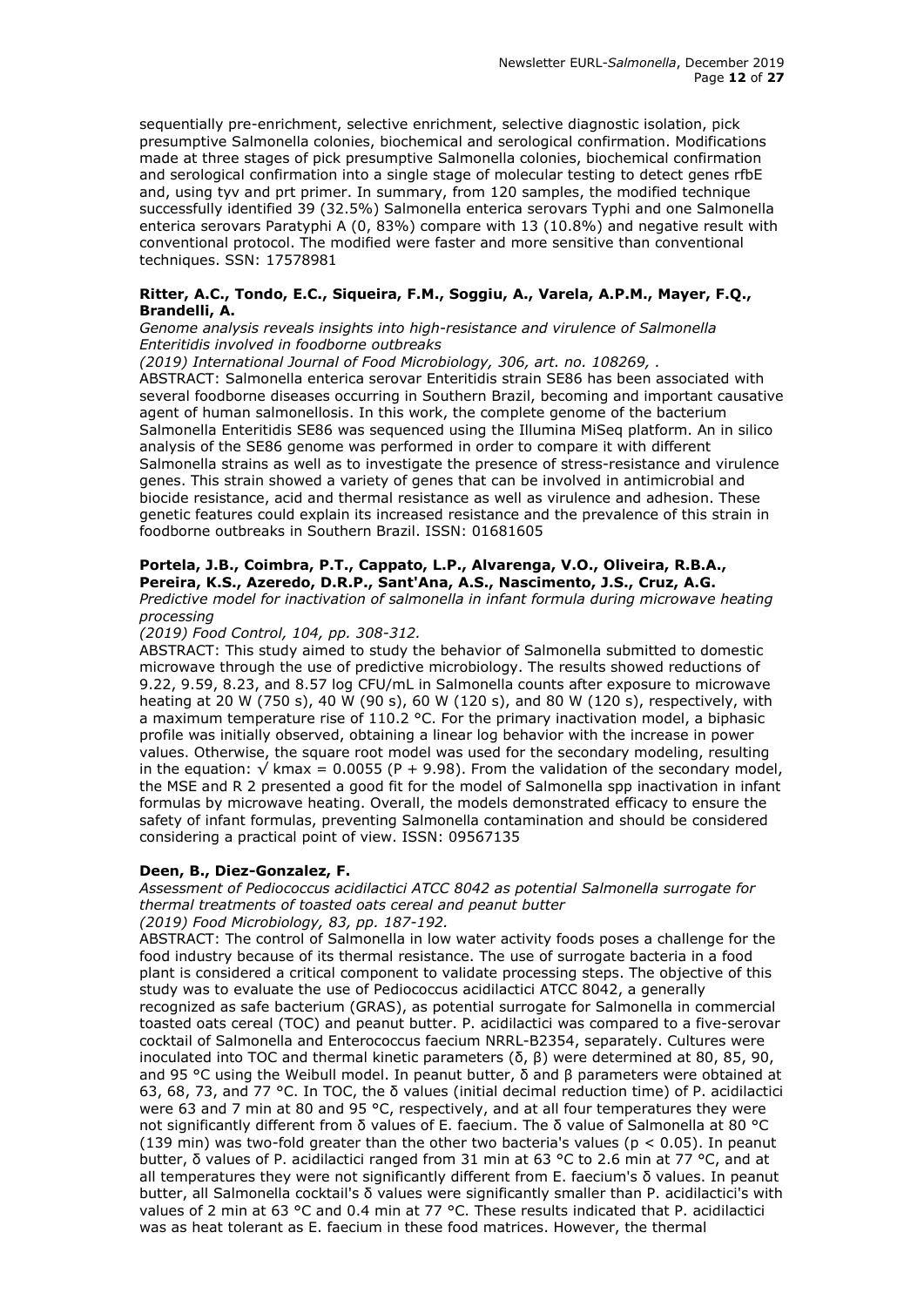inactivation kinetic parameters suggested that P. acidilactici can only be considered a Salmonella surrogate in TOC at temperatures above 85 °C. Because of its greater thermal tolerance in peanut butter, P. acidilactici may be used as Salmonella surrogate if an additional safety factor is recommended. ISSN: 07400020

**Mei, X., Zhai, X., Lei, C., Ye, X., Kang, Z., Wu, X., Xiang, R., Wang, Y., Wang, H.** *Development and application of a visual loop-mediated isothermal amplification combined with lateral flow dipstick (LAMP-LFD)method for rapid detection of Salmonella strains in food samples*

#### *(2019) Food Control, 104, pp. 9-19.*

ABSTRACT: Salmonella strains are major foodborne pathogens for the animals and humans, presenting a significant threat to food safety and public health worldwide. The rapid and accurate diagnosis of Salmonella infection is required for effective control and management of disease epidemics. In this study, we developed a rapid and efficient assay that combines loop-mediated isothermal amplification with lateral flow dipstick (LAMP-LFD)for detection of the Salmonella hilA gene. Compared with PCR and real-time PCR methods, the LAMP-LFD assay has the same specificity and higher sensitivity, and required only 40 min (10 min for LFD detection)at 65 °C. All 52 strains of Salmonella yielded positive results using the LAMP-LFD assay and showed no cross reaction with 37 tested non-Salmonella strains. The detection limit of the LAMP-LFD assay was 13.5 fg/μl (genomic DNA)and 6.7 CFU/mL (cell), which was 1000-fold more sensitive than conventional PCR and 100-fold more sensitive than real-time PCR. Additionally, the LAMP-LFD method could detect Salmonella in artificially contaminated food samples (milk, pork, beef and chicken)when present as low as 144 CFU/mL or CFU/g and without the use of an enrichment step. Nevertheless, the sensitivity was increased to 1.44 CFU/mL or CFU/g after culturing at 37 °C for 6 h. Fifty food samples (chicken meat)were used to test the practicality of the LAMP-LFD assay. After an enrichment step at 37 °C for 6 h, the results showed 100% accuracy compared to the standard culture-based method (ISO 6579:2002)in which 17 out of 50 food samples gave positive results. Overall, the results demonstrated that the developed LAMP-LFD method targeting the hilA gene is rapid, specific, sensitive and allows ease of operation for Salmonella detection, suggesting the potential for this assay to be used as an alternative to traditional testing methods and could applied in low-resource settings. ISSN: 09567135

#### **Wilkinson, V., Fernandez, J.R.-R., Núñez, A., Macgregor, S.K., John, S.K., Dallman, T.J., Cunningham, A.A., de Pinna, E.M., Lawson, B.**

# *Novel salmonella variant associated with mortality in two great spotted woodpeckers (Dendrocopos major)*

*(2019) Journal of Wildlife Diseases, 55 (4), pp. 874-878.* 

ABSTRACT: Two adult Great Spotted Woodpeckers (Dendrocopos major) from separate sites in Great Britain were examined postmortem in 2013 and 2016. A Salmonella sp. was isolated from multiple tissues in both birds. Histopathology and immunohistochemistry confirmed disseminated salmonellosis. Whole-genome sequencing and biochemical analyses putatively identified both isolates as a novel variant of Salmonella enterica subsp. enterica serovar Hessarek (S. Hessarek). Salmonellosis has seldom been reported in Piciformes, and never before in association with S. Hessarek infection. These findings, therefore, add to current knowledge regarding the range of wild bird species susceptible to this Salmonella serovar, and our understanding of the pathogens affecting Great Spotted Woodpeckers, in particular. ISSN: 00903558

# **Antonelli, P., Belluco, S., Mancin, M., Losasso, C., Ricci, A.**

*Genes conferring resistance to critically important antimicrobials in Salmonella enterica isolated from animals and food: A systematic review of the literature, 2013–2017 (2019) Research in Veterinary Science, 126, pp. 59-67.* 

ABSTRACT: Antimicrobial resistance is a major public health concern, and food systems are a crucial point in the epidemiology of these resistances. Among antimicrobials, critically important ones are therapeutic drugs that should be primarily safeguarded to allow successful outcomes against important bacterial infections in humans. The most important source of antimicrobial resistance has been recognized in the inappropriate use of antimicrobials in human and animal medicine, with farming being a critical stage. Products of animal origin are the link between animal and humans and can contribute to the spread of antimicrobial resistance, in particular through bacteria such as Enterobacteriaceae, commonly present in both animals' gut and food. Salmonella is an important member of this bacterial family due to its pathogenicity, its noteworthy prevalence and the frequent detection of resistance genes in different isolates. In the present systematic review, the distribution of antimicrobial resistance determinants among Salmonella enterica serovars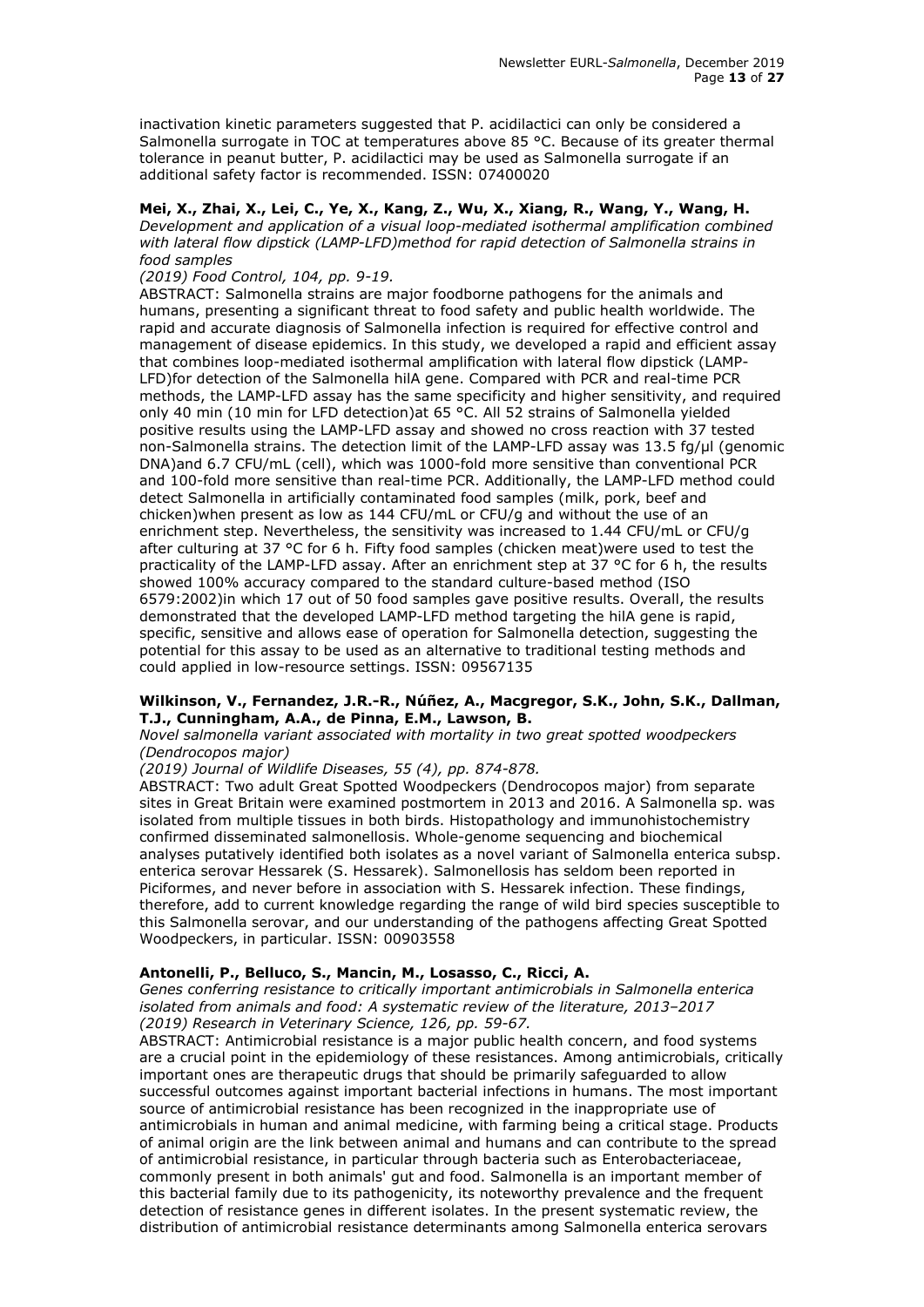in pigs, cattle and poultry production was investigated in the European context. A comprehensive literature search was carried out in three different databases, and 7955 papers were identified as relevant. After the different steps of the review process, 31 papers were considered eligible for data extraction to gain insight about sources and reservoirs for such genes. Results suggest that despite the increasing attention directed toward antimicrobial resistance in animal production, a wide plethora of genes still exist and further actions should be undertaken to face this challenge. ISSN: 00345288

# **New, C.Y., Abdul Rahman, R., Mohammed, A.S., Ubong, A., Chang, W.S., Thung, T.Y., Tan, C.W., Lee, E., Tang, J.-Y.-H., Son, R.**

*Influence of food composition type on the microwave heating time in relation to the inactivation of salmonella enterica serovar enteritidis and shiga-toxigenic escherichia coli (STEC) O157*

# *(2019) Food Research, 3 (5), pp. 597-603.*

ABSTRACT: The interaction of microwaves with the food molecules creates different volumetric heating effect. This research was aimed to study the influence of food composition type on the microwave heating time in relation to the inactivation of Salmonella enterica serovar Enteritidis and Shiga-toxigenic Escherichia coli (STEC) O157. Different food composition types, i.e. carbohydrate, protein and fats, were inoculated with 106 CFU/mL of bacteria cocktail and microwave heated. Food sampling was performed to enumerate the remaining surviving bacteria. The outcome of the research showed that fat food material had the shortest thermal inactivation time (<50s) compared to carbohydrate and protein food materials due to low specific heat of fat. In addition, S. enterica serovar Enteritidis exhibit a consistent inactivation profile compared to STEC O157. Both foodborne pathogens showed no signs of thermal resistance towards microwave heating as they were fully thermal inactivated at 60s of microwave heating for all food compositions. This study could provide an insight for further studies on the interaction of microwaves with mixture food compositions and other foodborne pathogens microwave heating inactivation profile in relation to microwave heating time. ISSN: 25502166

#### **Gast, R.K., Regmi, P., Guraya, R., Jones, D.R., Anderson, K.E., Karcher, D.M.**

*Contamination of eggs by Salmonella Enteritidis in experimentally infected laying hens of four commercial genetic lines in conventional cages and enriched colony housing (2019) Poultry Science, 98 (10), pp. 5023-5027.* 

ABSTRACT: Human illness caused by the consumption of eggs contaminated with Salmonella Enteritidis is a continuing international public health concern. This pathogen is deposited inside the edible contents of eggs as a consequence of its ability to colonize reproductive tissues in infected hens. Conditions in the housing environment can influence the persistence and transmission of avian Salmonella infections, but the food safety ramifications of different poultry management systems are not entirely clear. The present study assessed the deposition of S. Enteritidis inside eggs laid by groups of experimentally infected laying hens of 4 commercial genetic lines (designated as white egg lines W1 and W2 and brown egg lines B1 and B2). Groups of hens from each line were housed at 555 cm2 of floor space per bird in both conventional cages and colony units enriched with access to perches and nesting areas. All hens were orally inoculated with  $5.75 \times 107$  cfu of a 2-strain S. Enteritidis mixture, and the internal contents of eggs laid 5 to 24 D postinoculation were cultured to detect the pathogen. No significant differences in egg contamination frequencies were found between the 2 housing systems for any of the hen lines. Contaminated eggs were laid between 7 and 21 D post-inoculation at an overall frequency of 2.47%, ranging from 0.25 to 4.38% for the 4 hen lines. The frequency of S. Enteritidis recovery from egg samples was significantly (P < 0.05) lower for line B2 than for any of the other lines, and the egg contamination frequency for line W1 was significantly greater than for line W2. The overall incidence of contamination among white eggs (3.38%) was significantly higher than among brown eggs (1.56%). These results demonstrate that S. Enteritidis deposition inside eggs can vary between genetic lines of infected laying hens, but housing these hens in 2 different systems did not affect the production of contaminated eggs. ISSN: 00325791

# **Oscar, T.P.**

*Process risk model for Salmonella and ground chicken*

*(2019) Journal of Applied Microbiology, 127 (4), pp. 1236-1245.* 

ABSTRACT: Aims: To develop a process risk model (PRM) for evaluating the safety of individual lots of ground chicken (GC) contaminated with Salmonella (Salm). Methods and Results: Data for prevalence, number and serotype of Salm were collected with 25 g samples of GC using a combination of methods (whole sample enrichment, quantitative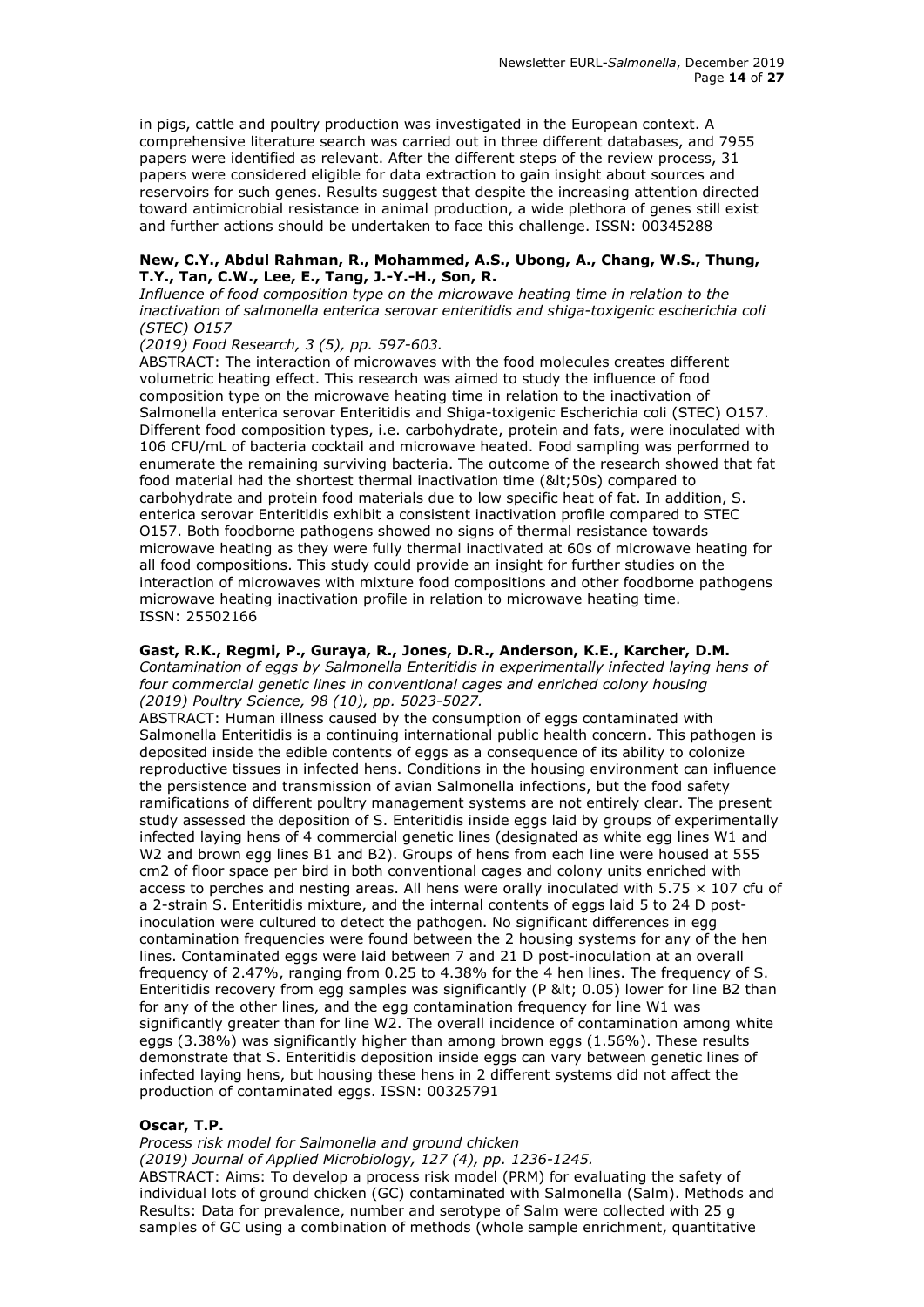polymerase chain reaction, cultural isolation and serotyping). These data were used to develop a predictive model for Salm contamination of GC as a function of serving size from 25 to 300 g. This model was combined with a model for thermal inactivation of Salm in GC and a dose–response model for Salm to develop a PRM in Excel that was simulated with NeuralTools and @Risk. Of 100, 25 g samples of GC examined, 19 tested positive for Salm. Three serotypes were isolated: Infantis ( $n = 13$ ), Enteritidis ( $n = 5$ ) and Typhimurium  $(n = 1)$ . The number of Salm ranged from 0 to 2.56 log with a median of 0.93 log per 25 g of GC. The PRM predicted that Salm prevalence would increase (P <  $0.05$ ) from 19 to 57% to 82 to 93% as serving size increased from 25 to 100 g to 200 to 300 g. However, the total number of Salm in a 100-kg lot of GC and total severity of illness (TSI) were not affected (P $> 0.05$ ) by serving size. The PRM was also used to evaluate effects of serving size distribution, cooking, food consumption behaviour, consumer demographics and Salmonella virulence on TSI. Conclusions: How a lot of GC is partitioned and consumed does not affect TSI. Scenario analysis demonstrated that the PRM can integrate prevalence, number and serotype data for Salm with consumer handling, consumption and demographics data to identify safe and unsafe lots of GC for improved food safety and public health. Significance and Impact of the Study: Process-risk models like the one developed in this study represent a new, holistic approach to food safety that holds great promise for improving public health and reducing food recalls. ISSN: 13645072

# **Vohra, P., Vrettou, C., Hope, J.C., Hopkins, J., Stevens, M.P.**

*Nature and consequences of interactions between Salmonella enterica serovar Dublin and host cells in cattle*

*(2019) Veterinary Research, 50 (1), art. no. 99, .* 

ABSTRACT: Salmonella enterica is a veterinary and zoonotic pathogen of global importance. While murine and cell-based models of infection have provided considerable knowledge about the molecular basis of virulence of Salmonella, relatively little is known about salmonellosis in naturally-affected large animal hosts such as cattle, which are a reservoir of human salmonellosis. As in humans, Salmonella causes bovine disease ranging from self-limiting enteritis to systemic typhoid-like disease and exerts significant economic and welfare costs. Understanding the nature and consequences of Salmonella interactions with bovine cells will inform the design of effective vaccines and interventions to control animal and zoonotic infections. In calves challenged orally with S. Dublin expressing green fluorescent protein (GFP) we observed that the bacteria were predominantly extracellular in the distal ileal mucosa and within gut-associated lymph nodes 48 h post-infection. Intracellular bacteria, identified by flow cytometry using the GFP signal, were predominantly within MHCII+ macrophage-like cells. In contrast to observations from murine models, these S. Dublin-infected cells had elevated levels of MHCII and CD40 compared to both uninfected cells from the same tissue and cells from the cognate tissue of uninfected animals. Moreover, no gross changes of the architecture of infected lymph nodes were observed as was described previously in a mouse model. In order to further investigate Salmonella-macrophage interactions, net replication of S. enterica serovars that differ in virulence in cattle was measured in bovine blood-derived macrophages by enumeration of gentamicin-protected bacteria and fluorescence dilution, but did not correlate with host-specificity. ISSN: 09284249

# **Müller, J., Spriewald, S., Stecher, B., Stadler, E., Fuchs, T.M.**

*Evolutionary Stability of Salmonella Competition with the Gut Microbiota: How the Environment Fosters Heterogeneity in Exploitative and Interference Competition (2019) Journal of Molecular Biology, 431 (23), pp. 4732-4748.* 

ABSTRACT: Following ingestion, gastrointestinal pathogens compete against the gastrointestinal microbiota and overcome host immune defenses in order to cause infections. Besides employing direct killing mechanisms, the commensal microbiota occupies metabolic niches to outcompete invading pathogens. Salmonella enterica serovar Typhimurium (S. Typhimurium) uses several strategies to successfully colonize the gut and establish infection, of which an increasing number is based on phenotypic heterogeneity within the S. Typhimurium population. The utilization of myo-inositol (MI) and the production of colicin confer a selective advantage over the microbiota in terms of exploitative and interference competition, respectively. In this review, we summarize the genetic basis underlying bistability of MI catabolism and colicin production. As demonstrated by single-cell analyses, a stochastic switch in the expression of the genes responsible for colicin production and MI degradation constitutes the heterogeneity of the two phenotypes. Both genetic systems are tightly regulated to avoid their expression under non-appropriate conditions and possible detrimental effects on bacterial fitness. Moreover, evolutionary mechanisms underlying formation and stability of these phenotypes in S. Typhimurium are discussed. We propose that both MI catabolism and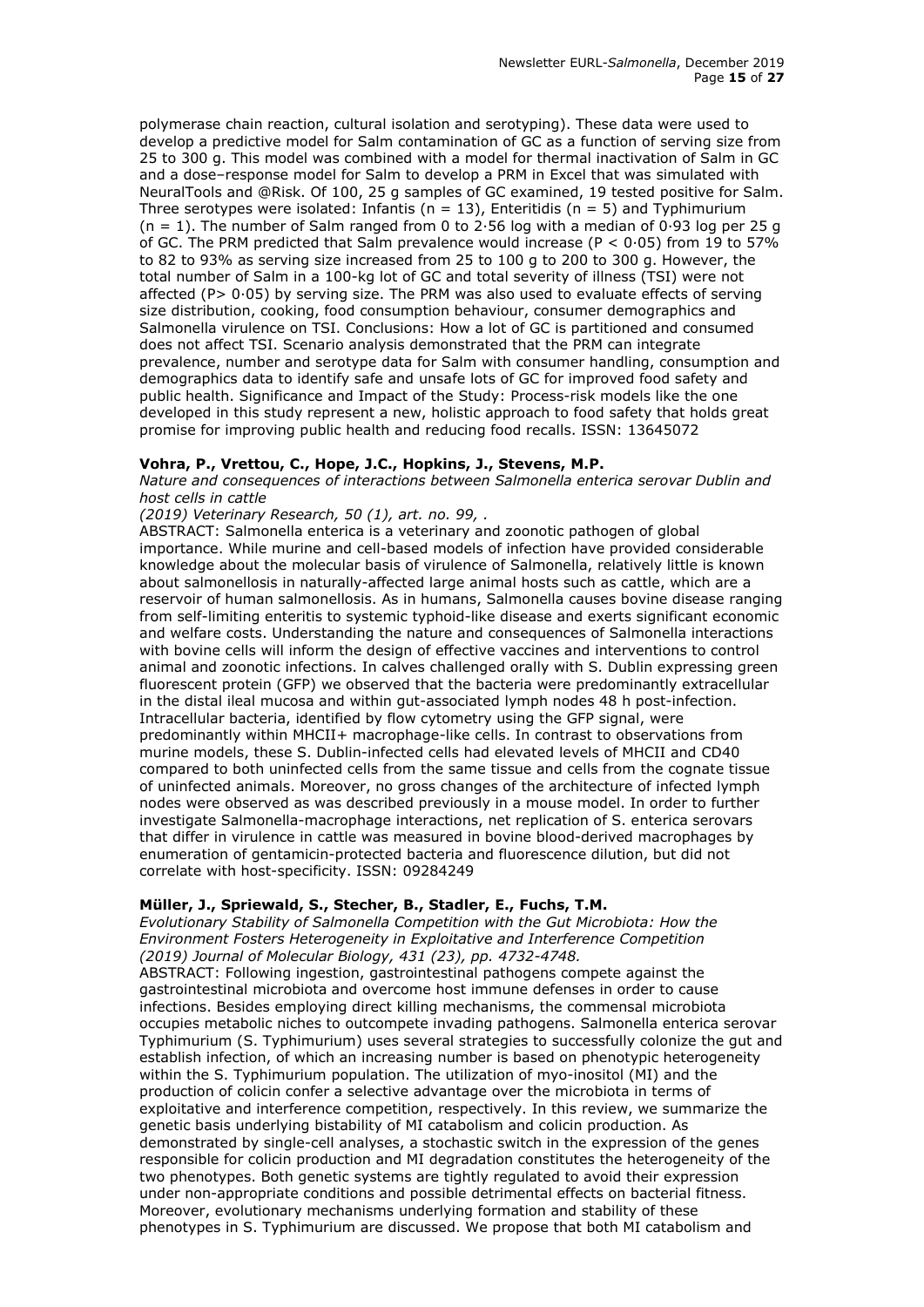colicin production create a bet-hedging strategy, which provides an adaptive benefit for S. Typhimurium in the fluctuating environment of the mammalian gut. ISSN: 00222836

#### **Chattaway, M.A., Dallman, T.J., Larkin, L., Nair, S., McCormick, J., Mikhail, A., Hartman, H., Godbole, G., Powell, D., Day, M., Smith, R., Grant, K.**

*The Transformation of Reference Microbiology Methods and Surveillance for Salmonella With the Use of Whole Genome Sequencing in England and Wales (2019) Frontiers in Public Health, 7, art. no. 317, .* 

ABSTRACT: The use of whole genome sequencing (WGS) as a method for supporting outbreak investigations, studying Salmonella microbial populations and improving understanding of pathogenicity has been well-described (1–3). However, performing WGS on a discrete dataset does not pose the same challenges as implementing WGS as a routine, reference microbiology service for public health surveillance. Challenges include translating WGS data into a useable format for laboratory reporting, clinical case management, Salmonella surveillance, and outbreak investigation as well as meeting the requirement to communicate that information in an understandable and universal language for clinical and public health action. Public Health England have been routinely sequencing all referred presumptive Salmonella isolates since 2014 which has transformed our approach to reference microbiology and surveillance. Here we describe an overview of the integrated methods for cross-disciplinary working, describe the challenges and provide a perspective on how WGS has impacted the laboratory and surveillance processes in England and Wales. ISSN: 22962565

# **Gymoese, P., Kiil, K., Torpdahl, M., Østerlund, M.T., Sørensen, G., Olsen, J.E., Nielsen, E.M., Litrup, E.**

*WGS based study of the population structure of Salmonella enterica serovar Infantis (2019) BMC Genomics, 20 (1), art. no. 870, .* 

ABSTRACT: Background: Salmonella Infantis (S. Infantis) is one of the most frequent Salmonella serovars isolated from human cases of salmonellosis and the most detected serovar from animal and food sources in Europe. The serovar is commonly associated with poultry and there is increasing concern over multidrug resistant clones spreading worldwide, as the dominating clones are characterized by presence of large plasmids carrying multiple resistance genes. Increasing the knowledge of the S. Infantis population and evolution is important for understanding and preventing further spread. In this study, we analysed a collection of strains representing different decades, sources and geographic locations. We analysed the population structure and the accessory genome, in particular we identified prophages with a view to understand the role of prophages in relation to the evolution of this serovar. Results: We sequenced a global collection of 100 S. Infantis strains. A core-genome SNP analysis separated five strains in e-Burst Group (eBG) 297 with a long branch. The remaining strains, all in eBG31, were divided into three lineages that were estimated to have separated approximately 150 years ago. One lineage contained the vast majority of strains. In five of six clusters, no obvious correlation with source or geographical locations was seen. However, one cluster contained mostly strains from human and avian sources, indicating a clone with preference for these sources. The majority of strains within this cluster harboured a pESI-like plasmid with multiple resistance genes. Another lineage contained three genetic clusters with more rarely isolated strains of mainly animal origin, possibly less sampled or less infectious clones. Conserved prophages were identified in all strains, likely representing bacteriophages which integrated into the chromosome of a common ancestor to S. Infantis. We also saw that some prophages were specific to clusters and were probably introduced when the clusters were formed. Conclusions: This study analysed a global S. Infantis population and described its genetic structure. We hypothesize that the population has evolved in three separate lineages, with one more successfully emerging lineage. We furthermore detected conserved prophages present in the entire population and cluster specific prophages, which probably shaped the population structure. ISSN: 14712164

#### **Diep, B., Barretto, C., Portmann, A.-C., Fournier, C., Karczmarek, A., Voets, G., Li, S., Deng, X., Klijn, A.**

*Salmonella Serotyping; Comparison of the Traditional Method to a Microarray-Based Method and an in silico Platform Using Whole Genome Sequencing Data (2019) Frontiers in Microbiology, 10, art. no. 2554, .* 

ABSTRACT: Salmonella is one of the most common causes of food-borne diseases worldwide. While Salmonella molecular subtyping by Whole Genome Sequencing (WGS) is increasingly used for outbreak and source tracking investigations, serotyping remains as a first-line characterization of Salmonella isolates. The traditional phenotypic method for serotyping is logistically challenging, as it requires the use of more than 150 specific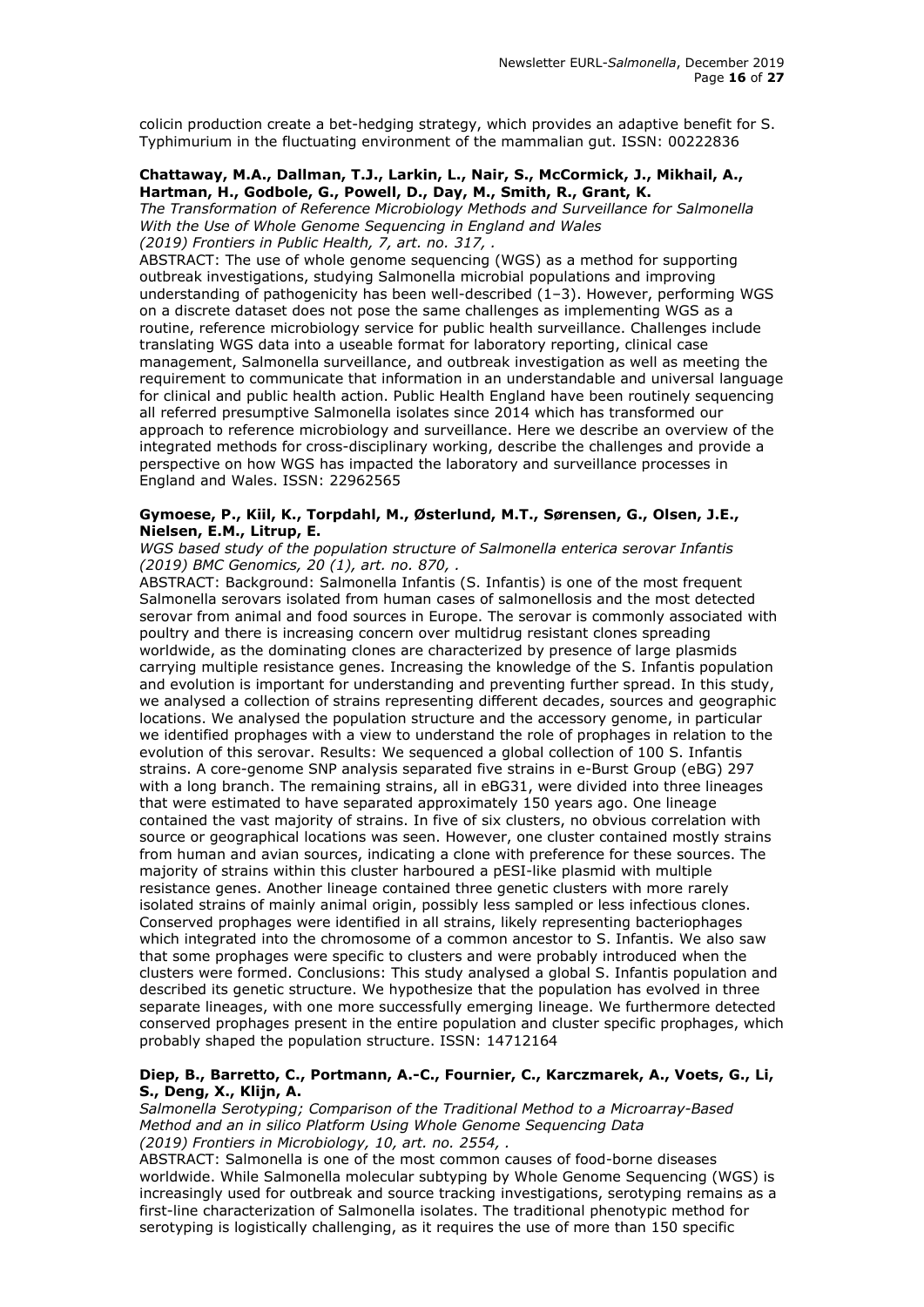antisera and well trained personnel to interpret the results. Consequently, it is not a routine method for the majority of laboratories. Several rapid molecular methods targeting O and H loci or surrogate genomic markers have been developed as alternative solutions. With the expansion of WGS, in silico Salmonella serotype prediction using WGS data is available. Here, we compared a microarray method using molecular markers, the Check and Trace Salmonella assay (CTS) and a WGS-based serotype prediction tool that targets molecular determinants of serotype (SeqSero) to the traditional phenotypic method using 100 strains representing 45 common and uncommon serotypes. Compared to the traditional method, the CTS assay correctly serotyped 97% of the strains, four strains gave a double serotype prediction. Among the inconclusive data, one strain was not predicted and two strains were incorrectly identified. SeqSero was evaluated with two versions (SeqSero 1 and the alpha test version of SeqSero 2). The correct antigenic formula was predicted by SeqSero 1 for 96 and 95% of strains using raw reads and assembly, respectively. However, 34 and 33% of these predictions included multiple serotypes by raw reads and assembly. With raw reads, one strain was not identified and three strains were discordant with phenotypic serotyping result. With assembly, three strains were not predicted and two strains were incorrectly predicted. While still under development, SeqSero 2 maintained the accuracy of antigenic formula prediction at 98% and reduced multiple serotype prediction rate to 13%. One strain had no prediction and one strain was incorrectly predicted. Our study indicates that the CTS assay is a good alternative for routine laboratories as it is an easy to use method with a short turn-around-time. SeqSero is a reliable replacement for phenotypic serotyping if WGS is routinely implemented. ISSN: 1664302X

# **Iwu, C.D., Okoh, A.I.**

*Preharvest transmission routes of fresh produce associated bacterial pathogens with outbreak potentials: A review*

*(2019) International Journal of Environmental Research and Public Health, 16 (22), art. no. 4407, .* 

ABSTRACT: Disease outbreaks caused by the ingestion of contaminated vegetables and fruits pose a significant problem to human health. The sources of contamination of these food products at the preharvest level of agricultural production, most importantly, agricultural soil and irrigation water, serve as potential reservoirs of some clinically significant foodborne pathogenic bacteria. These clinically important bacteria include: Klebsiella spp., Salmonella spp., Citrobacter spp., Shigella spp., Enterobacter spp., Listeria monocytogenes and pathogenic E. coli (and E. coli O157:H7) all of which have the potential to cause disease outbreaks. Most of these pathogens acquire antimicrobial resistance (AR) determinants due to AR selective pressure within the agroecosystem and become resistant against most available treatment options, further aggravating risks to human and environmental health, and food safety. This review critically outlines the following issues with regards to fresh produce; the global burden of fresh produce-related foodborne diseases, contamination between the continuum of farm to table, preharvest transmission routes, AR profiles, and possible interventions to minimize the preharvest contamination of fresh produce. This review reveals that the primary production niches of the agro-ecosystem play a significant role in the transmission of fresh produce associated pathogens as well as their resistant variants, thus detrimental to food safety and public health. ISSN: 16617827

# **Zarkani, A.A., Schierstaedt, J., Becker, M., Krumwiede, J., Grimm, M., Grosch, R., Jechalke, S., Schikora, A.**

#### *Salmonella adapts to plants and their environment during colonization of tomatoes (2019) FEMS microbiology ecology, 95 (11), .*

ABSTRACT: Humans and animals are considered typical hosts for Salmonella, however, also plants can be colonized. Tomatoes were linked to salmonellosis outbreaks already on several occasions. The aim of this study was, therefore, to establish a comprehensive view on the interaction between Salmonella enterica and tomatoes, and to test the hypothesis that colonization of plants is an interactive process. We assessed the persistence of Salmonella in agricultural soil, the colonization pattern in and on tomatoes, as well as the reciprocal responses of tomatoes to different Salmonella strains and Salmonella to root exudates and tomato-related media. This study revealed that Salmonella can persist in the soil and inside the tomato plant. Additionally, we show that Salmonella strains have particular colonization pattern, although the persistence inside the plant differs between the tested strains. Furthermore, the transcriptome response of tomato showed an upregulation of several defense-related genes. Salmonella transcriptome analysis in response to the plant-based media showed differentially regulated genes related to amino acid and fatty acid synthesis and stress response, while the response to root exudates revealed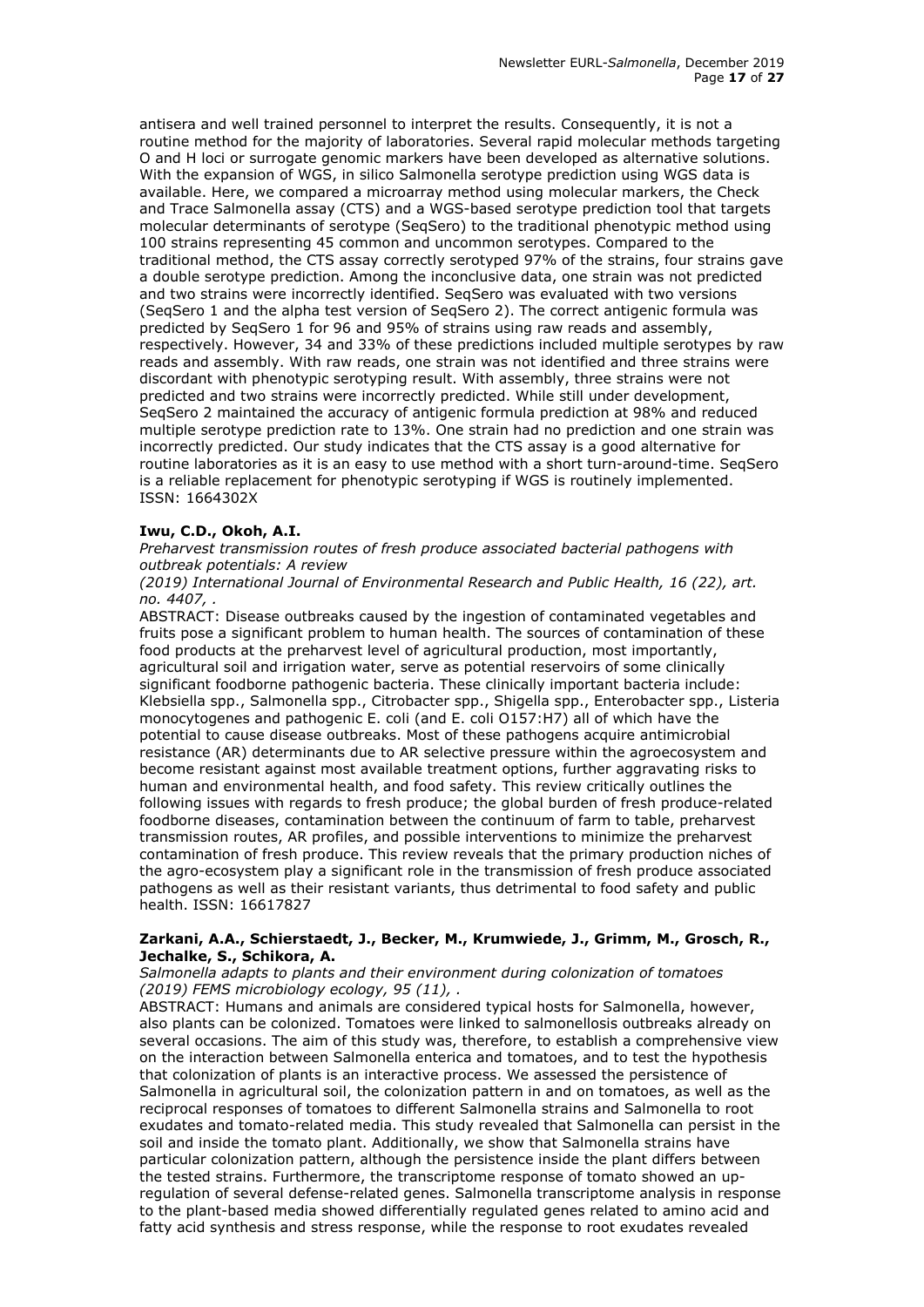regulation of the glyoxylate cycle. Our results indicate that both organisms actively engage in the interaction and that Salmonella adapts to the plant environment. ISSN: 15746941

#### **Naberhaus, S.A., Krull, A.C., Bradner, L.K., Harmon, K.M., Arruda, P., Arruda, B.L., Sahin, O., Burrough, E.R., Schwartz, K.J., Kreuder, A.J.**

*Emergence of Salmonella enterica serovar 4,[5],12:i:- as the primary serovar identified from swine clinical samples and development of a multiplex real-time PCR for improved Salmonella serovar-level identification*

*(2019) Journal of Veterinary Diagnostic Investigation, 31 (6), pp. 818-827.*  ABSTRACT: Rapid identification of the infecting Salmonella serovar from porcine diagnostic samples is vital to allow implementation of appropriate on-farm treatment and management decisions. Although identification at the serogroup level can be rapidly achieved at most veterinary diagnostic laboratories, final Salmonella serovar identification often takes several weeks because of the limited number of reference laboratories performing the complex task of serotyping. Salmonella serogroup B, currently the dominant serogroup identified from swine clinical samples in the United States, contains serovars that vary from highly pathogenic to minimally pathogenic in swine. We determined the frequency of detection of individual group B serovars at the Iowa State Veterinary Diagnostic Laboratory from 2008 to 2017, and validated a multiplex real-time PCR (rtPCR) to distinguish pathogenic serogroup B serovars from those of lesser pathogenicity. Our results indicate that, since 2014, Salmonella enterica ssp. enterica serovar 4,[5],12:i:- has been the dominant serovar identified from swine clinical samples at the ISU-VDL, with S. Typhimurium now the second most common serovar identified. We developed a rtPCR to allow rapid differentiation of samples containing S. 4,[5],12:i:- and S. Typhimurium from samples containing serovars believed to be of less pathogenicity, such as S. Agona and S. Derby. When combined with enrichment culture, this rtPCR has the ability to significantly improve the time to final serovar identification of the 2 most commonly identified pathogenic Salmonella serovars in swine, and allows rapid implementation of serovar-specific intervention strategies. ISSN: 10406387

#### **Longo, A., Losasso, C., Vitulano, F., Mastrorilli, E., Turchetto, S., Petrin, S., Mantovani, C., Dalla Pozza, M.C., Ramon, E., Conedera, G., Citterio, C.V., Ricci, A., Barco, L., Lettini, A.A.**

*Insight into an outbreak of Salmonella Choleraesuis var. Kunzendorf in wild boars (2019) Veterinary Microbiology, 238, art. no. 108423, .* 

ABSTRACT: An unusual mortality of wild boars occurred in Italy from 2012 to 2015 due to Salmonella Choleraesuis infection. In order to confirm the occurrence of an outbreak of S. Choleraesuis in wild boars and to epidemically characterise the unique S. Choleraesuis biovar, a collection of isolates belonging to wild boars was investigated from the phenotypic, molecular and genomic points of view (PFGE and WGS). Moreover, the possibility of transmission to domestic pigs and humans, temporally and geographically close to the wild boar epidemic, was tested by also including in the panel isolates from infected domestic pigs and from one human case of infection. Wild boar isolates displayed a high genetic correlation, thus suggesting they are part of the same outbreak, with a common invasiveness potential. Conversely, no correlation between pig isolates and those from the other sources (wild boars and human) was found. However, the phylogenetic and PFGE analyses suggest a high degree of similarity between the human and the investigated wild boar outbreak isolates, implying the potential for the spread of Salmonella Choleraesuis among these species. ISSN: 03781135

#### **Colombe, S., Jernberg, C., Löf, E., Angervall, A.L., Mellström-Dahlgren, H., Dotevall, L., Bengnér, M., Hall, I., Sundqvist, L., Kühlmann-Berenzon, S., Galanis, I., Lindblad, M., Hansen, A., Rehn, M.**

*Outbreak of unusual H2S-negative monophasic Salmonella Typhimurium strain likely associated with small tomatoes, Sweden, August to October 2019 (2019) Euro surveillance : bulletin Europeen sur les maladies transmissibles = European communicable disease bulletin, 24 (47), .* 

ABSTRACT: Sweden is investigating an outbreak of monophasic Salmonella Typhimurium. Eighty-two nationally-distributed cases have been confirmed, with date of symptom onset between 28 August and 29 October. Cases were 51 years of age on average (range: 0-89) and the majority of cases were female (62%). A case-control study was conducted and suggested small tomatoes as source of the outbreak (adjusted odds ratio (OR): 10.8, 95% confidence interval (CI): 4.15-112.68, p value < 0.001), and a trace-back investigation led to a single, non-Swedish producer in Europe. Both the Salmonella strain and the source of the outbreak are rarely encountered in Europe. Results from investigation at the producer are pending. ISSN: 15607917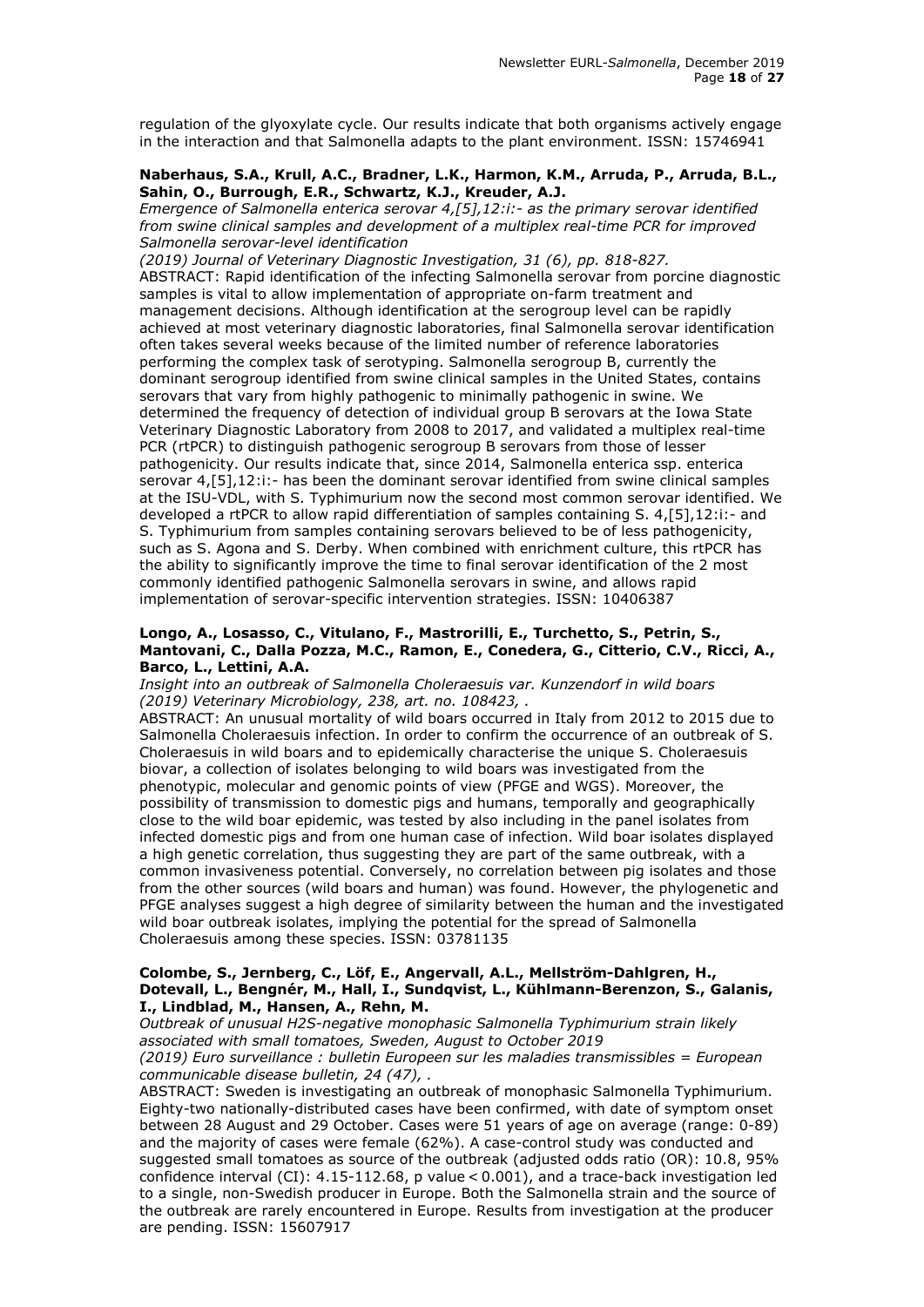### **Proroga, Y.T.R., Mancusi, A., Peruzy, M.F., Carullo, M.R., Montone, A.M.I., Fulgione, A., Capuano, F.**

*Characterization of Salmonella Typhimurium and its monophasic variant 1,4, [5],12:i: isolated from different sources*

*(2019) Folia Microbiologica, 64 (6), pp. 711-718.* 

ABSTRACT: In order to characterize the most commonly detected Salmonella serotypes, we tested 124 isolates of S. Typhimurium and 89 isolates of the monophasic variant of S. Typhimurium (S. 1,4, [5],12:i:-) for their antimicrobial susceptibility by means of the Kirby–Bauer disk-diffusion method, and for the detection of 19 genes (four Phage Markers (g13, Sieb, eat, g8), ten prophage-related virulence genes (gipA, gtgB, nanH, gogB, grvA, sopE, sspH1, sspH2, sodC1, gtgE), and five plasmid-borne virulence genes (spvC, pefA, mig5, rcK, srgA)) by means of PCR-based assays. A total of 213 strains were analyzed from, humans (n = 122), animals (n = 25), food (n = 46), and irrigation water (n = 20). S. Typhimurium isolates showed higher variability, in both their resistance profiles and molecular typing, than S. 1,4, [5],12:i:-. Strains from irrigation water displayed significantly higher susceptibility to antibiotics than those from the other sources. Resistance to ampicillin, streptomycin, sulfonamide, and tetracycline was the most commonly detected resistance profile (R-type), being in serovar S. 1,4, [5],12:i:-, frequently associated to resistance to other antimicrobials. Significant differences in genetic profiles in the two abovementioned Salmonella serotypes were found. None of the plasmid-borne virulence genes investigated were detected in S. 1,4, [5],12:i:- isolates, while those genes, characterized 37.9% of the S. Typhimurium strains. Differences in the prevalence of some molecular targets between the two Salmonella serotypes deserve further study. Importantly, the grvA gene was found exclusively in S. Typhimurium strains, whereas sopE, sodC, gtgB, and gipA were mainly detected, with a statistically significant difference, in S. 1,4, [5],12:i:- isolates. ISSN: 00155632

#### **Kubota, K.A., Wolfgang, W.J., Baker, D.J., Boxrud, D., Turner, L., Trees, E., Carleton, H.A., Gerner-Smidt, P.**

*PulseNet and the Changing Paradigm of Laboratory-Based Surveillance for Foodborne Diseases*

*(2019) Public Health Reports, 134 (2\_suppl), pp. 22S-28S.* 

ABSTRACT: PulseNet, the National Molecular Subtyping Network for Foodborne Disease Surveillance, was established in 1996 through a collaboration with the Centers for Disease Control and Prevention; the US Department of Agriculture, Food Safety and Inspection Service; the US Food and Drug Administration; 4 state public health laboratories; and the Association of Public Health Laboratories. The network has since expanded to include 83 state, local, and food regulatory public health laboratories. In 2016, PulseNet was estimated to be helping prevent an estimated 270 000 foodborne illnesses annually. PulseNet is undergoing a transformation toward whole-genome sequencing (WGS), which provides better discriminatory power and precision than pulsed-field gel electrophoresis (PFGE). WGS improves the detection of outbreak clusters and could replace many traditional reference identification and characterization methods. This article highlights the contributions made by public health laboratories in transforming PulseNet's surveillance and describes how the transformation is changing local and national surveillance practices. Our data show that WGS is better at identifying clusters than PFGE, especially for clonal organisms such as Salmonella Enteritidis. The need to develop prioritization schemes for cluster follow-up and additional resources for both public health laboratory and epidemiology departments will be critical as PulseNet implements WGS for foodborne disease surveillance in the United States. ISSN: 00333549

# **Machado-Moreira, B., Richards, K., Brennan, F., Abram, F., Burgess, C.M.**

*Microbial Contamination of Fresh Produce: What, Where, and How?*

*(2019) Comprehensive Reviews in Food Science and Food Safety, 18 (6), pp. 1727-1750.*  ABSTRACT: Promotion of healthier lifestyles has led to an increase in consumption of fresh produce. Such foodstuffs may expose consumers to increased risk of foodborne disease, as often they are not subjected to processing steps to ensure effective removal or inactivation of pathogenic microorganisms before consumption. Consequently, reports of ready-to-eat fruit and vegetable related disease outbreak occurrences have increased substantially in recent years, and information regarding these events is often not readily available. Identifying the nature and source of microbial contamination of these foodstuffs is critical for developing appropriate mitigation measures to be implemented by food producers. This review aimed to identify the foodstuffs most susceptible to microbial contamination and the microorganisms responsible for disease outbreaks from information available in peerreviewed scientific publications. A total of 571 outbreaks were identified from 1980 to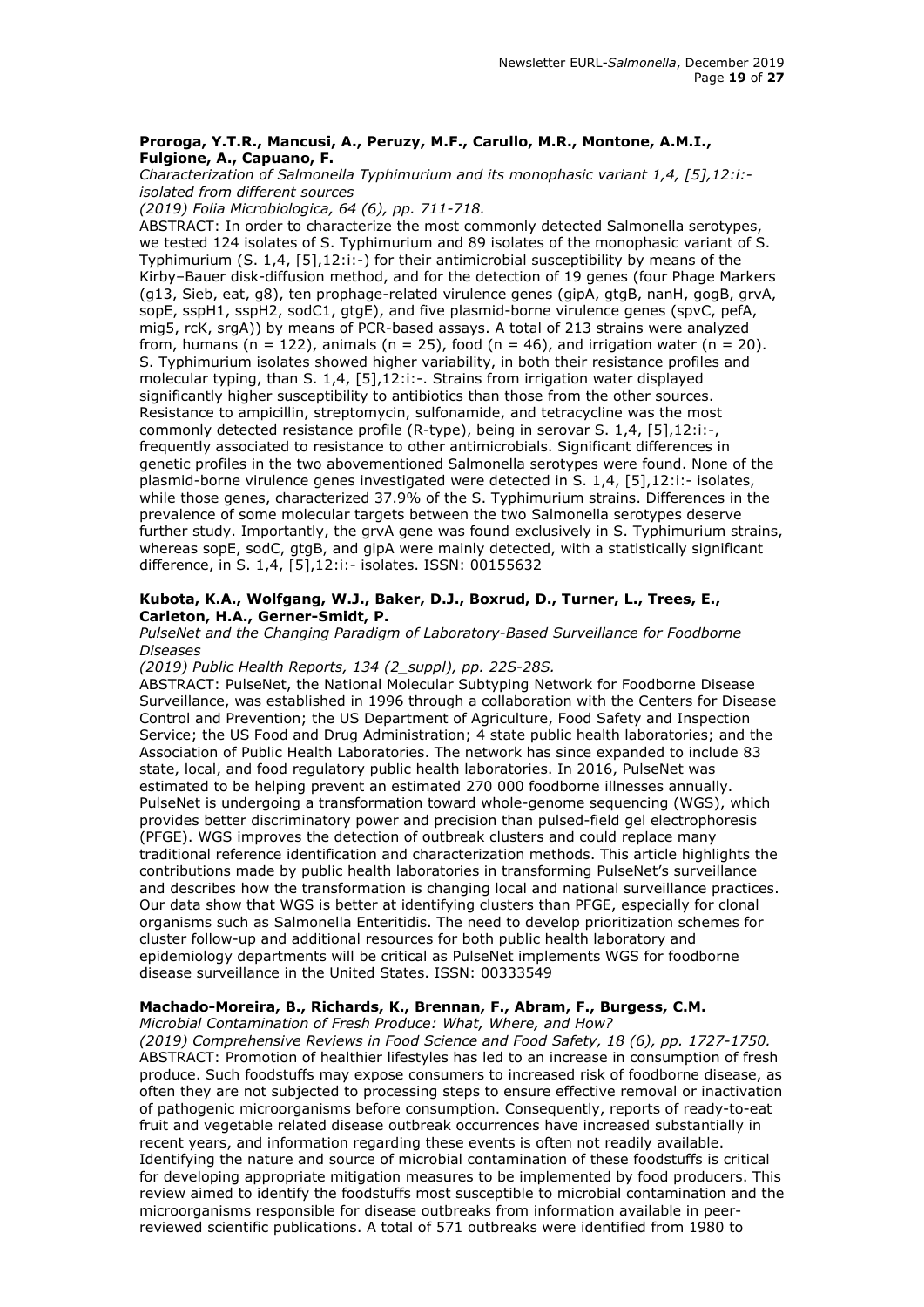2016, accounting for 72,855 infections and 173 deaths. Contaminated leafy green vegetables were responsible for 51.7% of reported outbreaks. Contaminated soft fruits caused 27.8% of infections. Pathogenic strains of Escherichia coli and Salmonella, norovirus, and hepatitis A accounted for the majority of cases. Large outbreaks resulted in particular biases such as the observation that contaminated sprouted plants caused 31.8% of deaths. Where known, contamination mainly occurred via contaminated seeds, water, and contaminated food handlers. There is a critical need for standardized datasets regarding all aspects of disease outbreaks, including how foodstuffs are contaminated with pathogenic microorganisms. Providing food business operators with this knowledge will allow them to implement better strategies to improve safety and quality of fresh produce. ISSN: 15414337

#### **Doster, E., Rovira, P., Noyes, N.R., Burgess, B.A., Yang, X., Weinroth, M.D., Linke, L., Magnuson, R., Boucher, C., Belk, K.E., Morley, P.S.**

*A Cautionary Report for Pathogen Identification Using Shotgun Metagenomics; A Comparison to Aerobic Culture and Polymerase Chain Reaction for Salmonella enterica Identification*

*(2019) Frontiers in Microbiology, 10, art. no. 2499, .* 

ABSTRACT: This study was conducted to compare aerobic culture, polymerase chain reaction (PCR), lateral flow immunoassay (LFI), and shotgun metagenomics for identification of Salmonella enterica in feces collected from feedlot cattle. Samples were analyzed in parallel using all four tests. Results from aerobic culture and PCR were 100% concordant and indicated low S. enterica prevalence (3/60 samples positive). Although low S. enterica prevalence restricted formal statistical comparisons, LFI and deep metagenomic sequencing results were discordant with these results. Specifically, metagenomic analysis using k-mer-based classification against the RefSeq database indicated that 11/60 of samples contained sequence reads that matched to the S. enterica genome and uniquely identified this species of bacteria within the sample. However, further examination revealed that plasmid sequences were often included with bacterial genomic sequence data submitted to NCBI, which can lead to incorrect taxonomic classification. To circumvent this classification problem, we separated all plasmid sequences included in bacterial RefSeq genomes and reassigned them to a unique taxon so that they would not be uniquely associated with specific bacterial species such as S. enterica. Using this revised database and taxonomic structure, we found that only 6/60 samples contained sequences specific for S. enterica, suggesting increased relative specificity. Reads identified as S. enterica in these six samples were further evaluated using BLAST and NCBI's nr/nt database, which identified that only 2/60 samples contained reads exclusive to S. enterica chromosomal genomes. These two samples were culture- and PCR-negative, suggesting that even deep metagenomic sequencing suffers from lower sensitivity and specificity in comparison to more traditional pathogen detection methods. Additionally, no sample reads were taxonomically classified as S. enterica with two other metagenomic tools, Metagenomic Intra-species Diversity Analysis System (MIDAS) and Metagenomic Phylogenetic Analysis 2 (MetaPhlAn2). This study re-affirmed that the traditional techniques of aerobic culture and PCR provide similar results for S. enterica identification in cattle feces. On the other hand, metagenomic results are highly influenced by the classification method and reference database employed. These results highlight the nuances of computational detection of species-level sequences within short-read metagenomic sequence data, and emphasize the need for cautious interpretation of such results. ISSN: 1664302X

# **Bose, T., Venkatesh, K.V., Mande, S.S.**

*Investigating host-bacterial interactions among enteric pathogens (2019) BMC genomics, 20 (1), p. 1022.* 

ABSTRACT: BACKGROUND: In 2017, World Health Organization (WHO) published a catalogue of 12 families of antibiotic-resistant "priority pathogens" that are posing the greatest threats to human health. Six of these dreaded pathogens are known to infect the human gastrointestinal system. In addition to causing gastrointestinal and systemic infections, these pathogens can also affect the composition of other microbes constituting the healthy gut microbiome. Such aberrations in gut microbiome can significantly affect human physiology and immunity. Identifying the virulence mechanisms of these enteric pathogens are likely to help in developing newer therapeutic strategies to counter them. RESULTS: Using our previously published in silico approach, we have evaluated (and compared) Host-Pathogen Protein-Protein Interaction (HPI) profiles of four groups of enteric pathogens, namely, different species of Escherichia, Shigella, Salmonella and Vibrio. Results indicate that in spite of genus/ species specific variations, most enteric pathogens possess a common repertoire of HPIs. This core set of HPIs are probably responsible for the survival of these pathogen in the harsh nutrient-limiting environment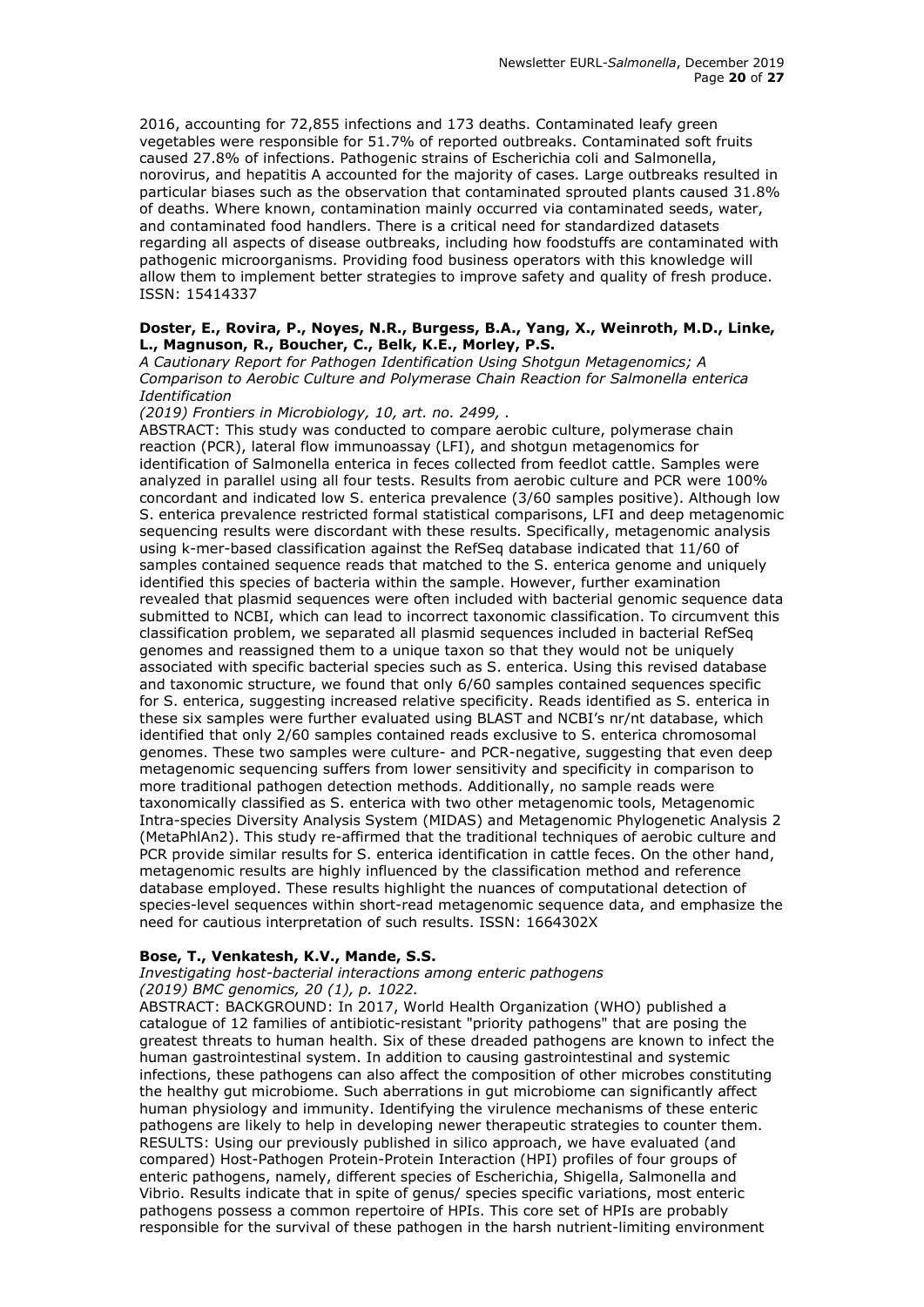within the gut. Certain genus/ species specific HPIs were also observed. CONSLUSIONS: The identified bacterial proteins involved in the core set of HPIs are expected to be helpful in understanding the pathogenesis of these dreaded gut pathogens in greater detail. Possible role of genus/ species specific variations in the HPI profiles in the virulence of these pathogens are also discussed. The obtained results are likely to provide an opportunity for development of novel therapeutic strategies against the most dreaded gut pathogens. ISSN: 14712164

# **Atkinson, B.M., Bearson, B.L., Loving, C.L., Zimmerman, J.J., Kich, J.D., Bearson, S.M.D.**

*Detection of Salmonella-specific antibody in swine oral fluids (2019) Porcine Health Management, 5 (1), art. no. 29, .* 

ABSTRACT: Salmonella is a leading cause of bacterial foodborne-related illness and pork products are a food-Associated source. With > 50% of U.S. swine herds testing positive for Salmonella, asymptomatic carrier pigs that shed Salmonella in their feces are a food safety and environmental contamination issue. Herd level surveillance of Salmonella shedding status is useful, but collection of feces and culture methods for Salmonella detection are laborious and time-consuming. Surveillance for Salmonella-exposure through detection of Salmonella-specific serum antibody is a reliable method, but presents labor and animalwelfare issues. Oral fluids are a reliable, antemortem sample with proven utility for surveillance in the swine industry. We tested oral fluid samples as a potential non-invasive, repeatable sample type for the presence of Salmonella-specific antibodies. An indirect enzyme-linked immunosorbent assay (ELISA) detected anti-Salmonella IgG, IgM, and predominantly IgA in oral fluids from Salmonella enterica serovar Typhimurium-exposed pigs. Furthermore, with minor modifications, a commercial ELISA-based kit also detected Salmonella-specific antibodies in oral fluids. Collectively, oral fluids may serve as a prospective surveillance tool for herd level monitoring of Salmonella exposure. ISSN: 20555660

#### **Thung, T.Y., Lee, E., Wai, G.Y., Pui, C.F., Kuan, C.H., Premarathne, J.M.K.J.K., Nurzafirah, M., Tan, C.W., Malcolm, T.T.H., Ramzi, O.S.B., Wendy, D.R., New, C.Y., Son, R.**

*A review of culture-dependent and molecular methods for detection of salmonella in food safety*

# *(2019) Food Research, 3 (6), pp. 622-627.*

ABSTRACT: Salmonella is the well-recognized foodborne pathogen leading the most research and surveillance attention especially from government agencies as well as in food industry. In Malaysia, Salmonella is one of the main bacteria which monitored by the National Laboratory Surveillance System. Previously, standard culture methods have always been employed by many laboratories for Salmonella detection in Food Surveillance Programs. However, more advanced detection methods will be needed to improve the sensitivity and specificity of Salmonella identification. In this review, Salmonella detection methods including conventional and recent advances in molecular-based methods will be discussed. ISSN: 25502166

# **Pradhan, D., Devi Negi, V.**

*Stress-induced adaptations in Salmonella: A ground for shaping its pathogenesis (2019) Microbiological Research, 229, art. no. 126311, .* 

ABSTRACT: Microorganisms are able to adapt to multiple adverse environmental conditions that facilitate their survival. These microorganisms including bacteria, viruses, algae, fungi, and protozoans are exposed to different abiotic and biotic challenges throughout their life. Adaptations help these organisms to overcome the challenges and evolve as successful pathogens which at the same time might lead to severe disease outcome. The intracellular gram-negative pathogen Salmonella, the causative agent of typhoid fever has evolved into a successful pathogen and shows increasing host mortality and morbidity every year across the globe. Salmonella adapts itself in the different extreme host and non-host environments both at genetic and phenotypic level leading to their better survival and propagation. The uncontrolled and improper use of antibiotics against several Salmonella serovars has not only given rise to various multidrug resistance strains but also the emergence of hyper-infectious Salmonella strains adds to the severity of disease manifestation and treatment. Besides, several disadvantages in the existing Salmonella vaccines stand against the current therapeutic interventions against the bug. This review deals with the wide array of stresses that Salmonella encounter in its life cycle and outlines the adaptations occurring in Salmonella upon exposure to such stresses as well as how adaptations help the pathogen to withstand such extreme conditions. Insights in these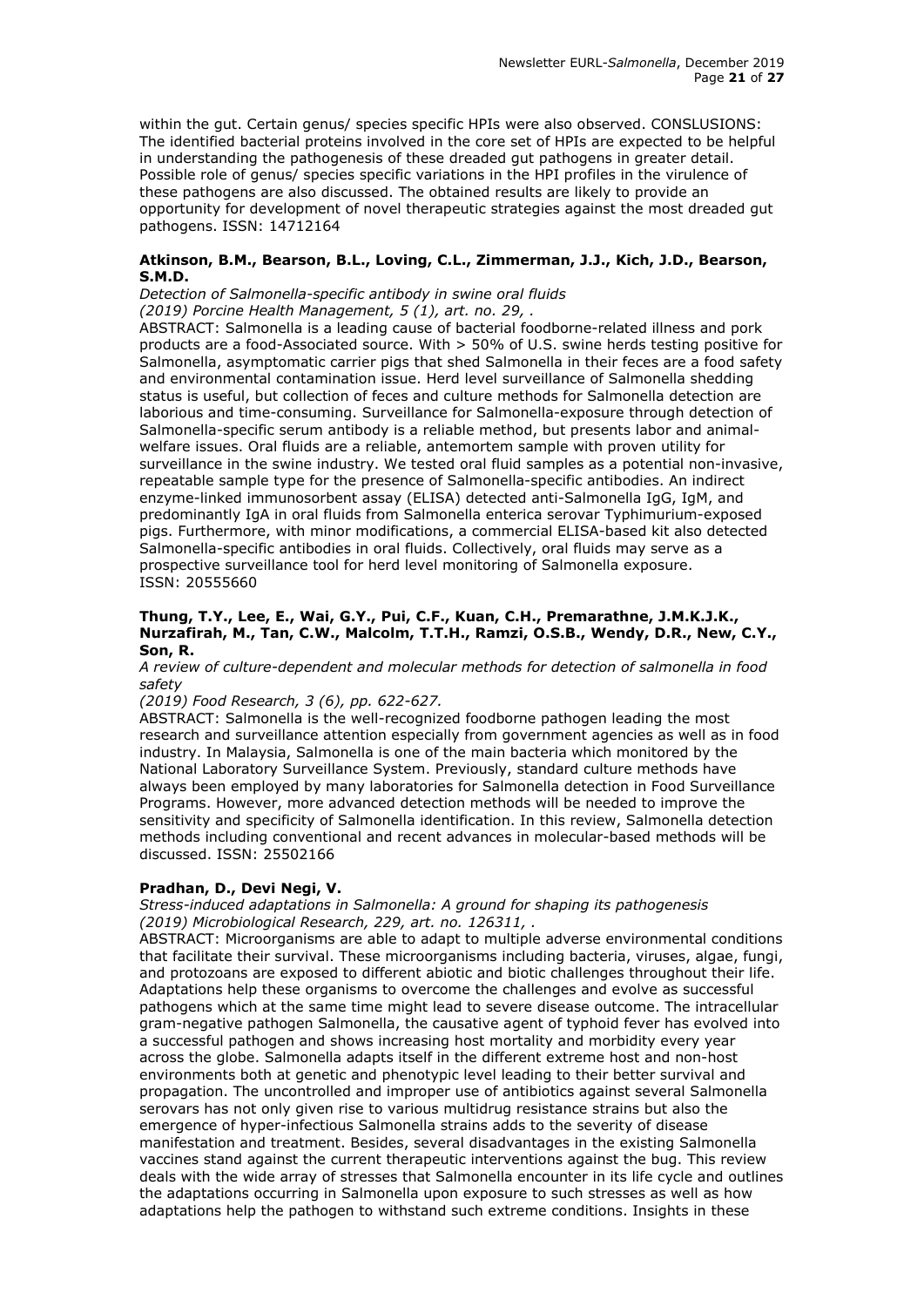aspects will help to understand Salmonella pathogenesis and associated consequences which might help in the development of new strategies in combating Salmonella infection. ISSN: 09445013

# **de Oliveira Elias, S., Noronha, T.B., Tondo, E.C.**

*Salmonella spp. and Escherichia coli O157:H7 prevalence and levels on lettuce: A systematic review and meta-analysis*

*(2019) Food Microbiology, 84, art. no. 103217, .* 

ABSTRACT: Lettuce (Lactuca sativa), one of the most consumed leafy vegetables in the world, is frequently implicated with foodborne disease (FBD) outbreaks, with Salmonella spp. and Escherichia coli O157:H7 being the most common bacteria to cause this illness. Estimates of prevalence and levels of these pathogens on lettuce are scarce in developed or in developing countries, which hinders risk assessment attempts. In here, we present a systematic review and meta-analysis of reported prevalence and levels of Salmonella spp. and E. coli O157:H7 on lettuce using the worldwide available data. Literature was reviewed and examined the results for inclusion of articles in the meta-analysis. Data (prevalence and/or concentration of Salmonella spp. and E. coli O157:H7 on lettuce, sample characteristic, country of origin, and Salmonella identified serovars) were extracted, and meta-analysis was performed using Open Meta-Analyst, Task Order # 2 software. Although only one work reported the presence of E coli O157:H7 on lettuce, several reports indicated the presence of other, distinct enterohemorrhagic E. coli (EHEC) strains, with a mean prevalence of 0.041 (95% CI: 0.005–0.078) and concentration varying from <3.0 MPN/g to >1100 MPN/g. Furthermore, the mean prevalence of Salmonella spp. on lettuce was 0.041 (95% CI: 0.030-0.052), with reported concentrations varying between 0.054  $\pm$ 0.058 CFU/g to 218.78 MPN/g. In addition, subgroup analysis of the presence of Salmonella spp. in lettuce revealed a mean prevalence of the bacteria of 0.028 (95% CI: 0.014–0.042) in developed nations and 0.064 (0.041–0.087) in developing nations, with reports varying from 0.001 in Japan to 0.5 in Burkina Faso. Despite a relatively low prevalence, consumption of lettuce is inherently risky because it usually is eaten raw, without thermal treatment to inactivate pathogens. This potential risk further supports performance of quantitative risk assessments to quantify the probability of FBD caused by Salmonella spp. and E. coli O157:H7 transmitted to lettuce. ISSN: 07400020

#### **Sobur, A., Hasan, M., Haque, E., Mridul, A.I., Noreddin, A., El Zowalaty, M.E., Rahman, T.**

*Molecular detection and antibiotyping of multidrug-resistant Salmonella isolated from houseflies in a fish market*

*(2019) Pathogens, 8 (4), art. no. 191, .* 

ABSTRACT: Houseflies (Musca domestica) are well-known mechanical vectors for spreading multidrug-resistant bacteria. Fish sold in open markets are exposed to houseflies. The present study investigated the prevalence and antibiotypes of multidrug-resistant (MDR) Salmonella spp. in houseflies captured from a fish market. Direct interviews with fish vendors and consumers were also performed to draw their perceptions about the role of flies in spreading antibiotic-resistant bacteria. A total of 60 houseflies were captured from a local fish market in Bangladesh. The presence of Salmonella spp. was confirmed using PCR method. Antibiogram was determined by the disk diffusion method, followed by the detection of tetA, tetB, and qnrA resistance genes by PCR. From the interview, it was found that most of the consumers and vendors were not aware of antibiotic resistance, but reported that flies can carry pathogens. Salmonella spp. were identified from the surface of 34 (56.7%) houseflies, of which 31 (91.2%) were found to be MDR. This study revealed 25 antibiotypes among the isolated Salmonella spp. All tested isolates were found to be resistant to tetracycline. tetA and tetB were detected in 100% and 47.1% of the isolates, respectively. Among the 10 isolates phenotypically found resistant to ciprofloxacin, six (60%) were found to be positive for qnrA gene. As far as we know, this is the first study from Bangladesh to report and describe the molecular detection of multidrug-resistant Salmonella spp. in houseflies in a fish market facility. The occurrence of a high level of MDR Salmonella in houseflies in the fish market is of great public health concerns. ISSN: 20760817

# **Kingsbury, J.M., Thom, K., Soboleva, T.**

*Effect of Storage Temperature on the Survival of New Zealand Egg-Associated Salmonella Isolates in and on Eggs*

*(2019) Journal of food protection, 82 (12), pp. 2161-2168.* 

ABSTRACT: The influence of egg storage temperature on Salmonella contamination of eggs is a key consideration in determining storage and shelf life recommendations for eggs. In this study, experiments assessed the survival of Salmonella isolates on and in eggs at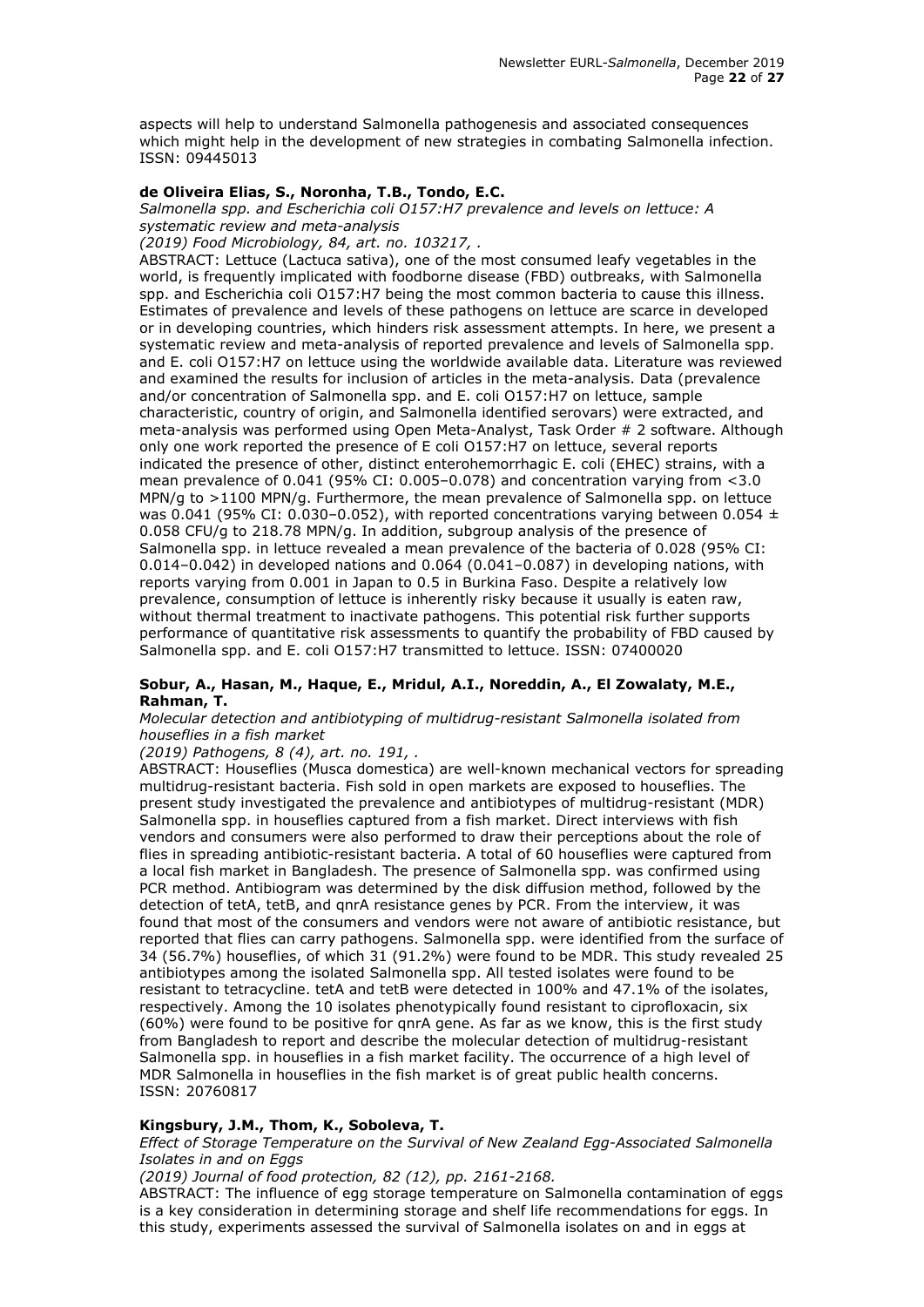storage temperatures (15 and 22°C) currently used in New Zealand. Eggshell surfaces were inoculated with a cocktail of 10 Salmonella isolates comprising five serotypes, at a concentration of ∼106 CFU per egg (for determining shell surface survival) or ∼103 CFU per egg (for determining internalization). Additionally, a subset of eggs was artificially contaminated with sterile chicken feces prior to Salmonella inoculation. Inoculated eggs were incubated at 15 and 22°C. At 0, 21, and 35 days of incubation, eggshells were enumerated for Salmonella, and egg contents were tested for Salmonella presence or absence (yolk) or most probable number (albumen). Higher levels of Salmonella were recovered from eggshells following incubation at 15°C (31% relative humidity [RH]) compared with 22°C (45% RH) after both 21 and 35 days of incubation. Recoverable numbers of Salmonella from visibly clean eggshell surfaces declined over time at both storage temperatures and were at, or below, the limit of detection from eggs stored at 22°C and 45% RH for 35 days. A substantially higher concentration of viable Salmonella was recovered from eggshells that were experimentally contaminated with chicken feces compared with those without, particularly from eggs stored at 15°C and 31% RH for 35 days (2.38 log higher CFU from eggs containing feces). No Salmonella was detected in egg contents (albumen or yolk) at any incubation temperature or time point, regardless of the presence of feces. Findings emphasize the importance of current regulations that require eggs sold at retail to be visibly clean and will inform risk management decisions regarding egg storage times and temperatures with respect to Salmonella control in and on New Zealand eggs at retail. ISSN: 19449097

#### **Lee, D., Tertuliano, M., Harris, C., Vellidis, G., Levy, K., Coolong, T.**

*Salmonella Survival in Soil and Transfer onto Produce via Splash Events*

*(2019) Journal of food protection, 82 (12), pp. 2023-2037.* 

ABSTRACT: Nearly one-half of foodborne illnesses in the United States can be attributed to fresh produce consumption. The preharvest stage of production presents a critical opportunity to prevent produce contamination in the field from contaminating postharvest operations and exposing consumers to foodborne pathogens. One produce-contamination route that is not often explored is the transfer of pathogens in the soil to edible portions of crops via splash water. We report here on the results from multiple field and microcosm experiments examining the potential for Salmonella contamination of produce crops via splash water, and the effect of soil moisture content on Salmonella survival in soil and concentration in splash water. In field and microcosm experiments, we detected Salmonella for up to 8 to 10 days after inoculation in soil and on produce. Salmonella and suspended solids were detected in splash water at heights of up to 80 cm from the soil surface. Soil-moisture conditions before the splash event influenced the detection of Salmonella on crops after the splash events-Salmonella concentrations on produce after rainfall were significantly higher in wet plots than in dry plots (geometric mean difference  $= 0.43$  CFU/g; P = 0.03). Similarly, concentrations of Salmonella in splash water in wet plots trended higher than concentrations from dry plots (geometric mean difference  $= 0.67$  $CFU/100$  mL;  $P = 0.04$ ). These results indicate that splash transfer of Salmonella from soil onto crops can occur and that antecedent soil-moisture content may mediate the efficiency of microbial transfer. Splash transfer of Salmonella may, therefore, pose a hazard to produce safety. The potential for the risk of splash should be further explored in agricultural regions in which Salmonella and other pathogens are present in soil. These results will help inform the assessment of produce safety risk and the development of management practices for the mitigation of produce contamination. ISSN: 19449097

**Wotzka, S.Y., Kreuzer, M., Maier, L., Arnoldini, M., Nguyen, B.D., Brachmann, A.O., Berthold, D.L., Zünd, M., Hausmann, A., Bakkeren, E., Hoces, D., Gül, E., Beutler, M., Dolowschiak, T., Zimmermann, M., Fuhrer, T., Moor, K., Sauer, U., Typas, A., Piel, J., Diard, M., Macpherson, A.J., Stecher, B., Sunagawa, S., Slack, E., Hardt, W.-D.**

*Escherichia coli limits Salmonella Typhimurium infections after diet shifts and fat-mediated microbiota perturbation in mice*

*(2019) Nature Microbiology, 4 (12), pp. 2164-2174.* 

ABSTRACT: The microbiota confers colonization resistance, which blocks Salmonella gut colonization1. As diet affects microbiota composition, we studied whether food composition shifts enhance susceptibility to infection. Shifting mice to diets with reduced fibre or elevated fat content for 24 h boosted Salmonella Typhimurium or Escherichia coli gut colonization and plasmid transfer. Here, we studied the effect of dietary fat. Colonization resistance was restored within 48 h of return to maintenance diet. Salmonella gut colonization was also boosted by two oral doses of oleic acid or bile salts. These pathogen blooms required Salmonella's AcrAB/TolC-dependent bile resistance. Our data indicate that fat-elicited bile promoted Salmonella gut colonization. Both E. coli and Salmonella show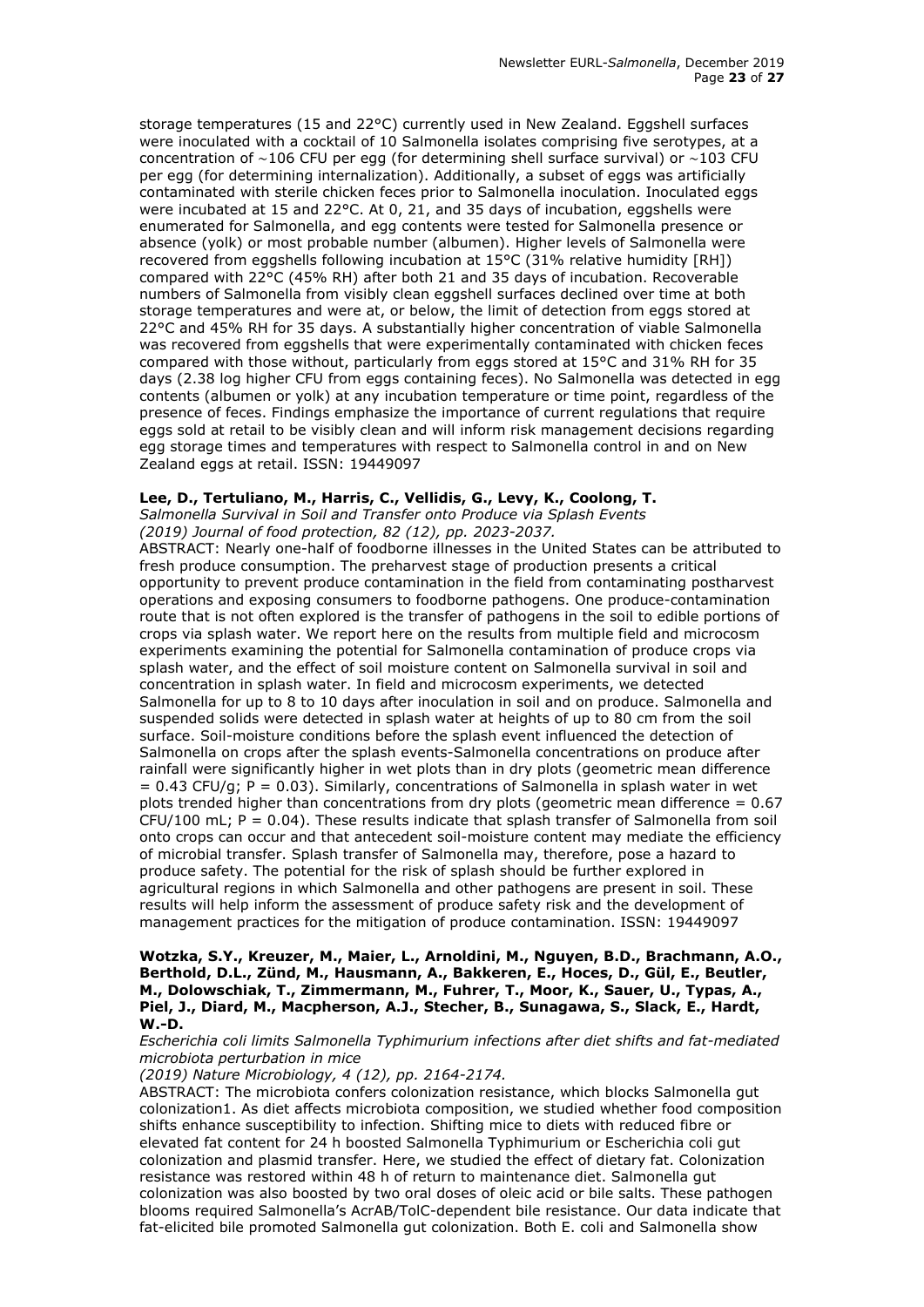much higher bile resistance than the microbiota. Correspondingly, competitive E. coli can be protective in the fat-challenged gut. Diet shifts and fat-elicited bile promote S. Typhimurium gut infections in mice lacking E. coli in their microbiota. This mouse model may be useful for studying pathogen–microbiota–host interactions, the protective effect of E. coli, to analyse the spread of resistance plasmids and assess the impact of food components on the infection process. ISSN: 20585276

# **Bridier, A., Le Grandois, P., Moreau, M.-H., Prénom, C., Le Roux, A., Feurer, C., Soumet, C.**

*Impact of cleaning and disinfection procedures on microbial ecology and Salmonella antimicrobial resistance in a pig slaughterhouse*

*(2019) Scientific Reports, 9 (1), art. no. 12947, .* 

ABSTRACT: To guarantee food safety, a better deciphering of ecology and adaptation strategies of bacterial pathogens such as Salmonella in food environments is crucial. The role of food processing conditions such as cleaning and disinfection procedures on antimicrobial resistance emergence should especially be investigated. In this work, the prevalence and antimicrobial resistance of Salmonella and the microbial ecology of associated surfaces communities were investigated in a pig slaughterhouse before and after cleaning and disinfection procedures. Salmonella were detected in 67% of samples and isolates characterization revealed the presence of 15 PFGE-patterns belonging to five serotypes: S.4,5,12:i:-, Rissen, Typhimurium, Infantis and Derby. Resistance to ampicillin, sulfamethoxazole, tetracycline and/or chloramphenicol was detected depending on serotypes. 16S rRNA-based bacterial diversity analyses showed that Salmonella surface associated communities were highly dominated by the Moraxellaceae family with a clear site-specific composition suggesting a persistent colonization of the pig slaughterhouse. Cleaning and disinfection procedures did not lead to a modification of Salmonella susceptibility to antimicrobials in this short-term study but they tended to significantly reduce bacterial diversity and favored some genera such as Rothia and Psychrobacter. Such data participate to the construction of a comprehensive view of Salmonella ecology and antimicrobial resistance emergence in food environments in relation with cleaning and disinfection procedures. ISSN: 20452322

# **Hyeon, J.-Y., Mann, D.A., Wang, J., Kim, W.K., Deng, X.**

*Rapid detection of Salmonella in poultry environmental samples using real-time PCR coupled with immunomagnetic separation and whole genome amplification (2019) Poultry science, 98 (12), pp. 6973-6979.* 

ABSTRACT: We evaluated the combination of immunomagnetic separation (IMS), multiple displacement amplification (MDA), and real-time PCR to detect Salmonella from poultry environmental samples. The limits of detection (LODs) of IMS-MDA real-time PCR with different culture enrichment hours (0, 4, 6, and 8 h) were determined in artificially inoculated litter samples from a specific pathogen-free (SPF) poultry farm. In addition, Salmonella detection rate of IMS-MDA real-time PCR with 8-h culture enrichment was compared with that of conventional real-time PCR and culture-based detection by analyzing 174 poultry environmental samples (boot swabs, drag swabs, and litter), and the levels of Salmonella in the samples were quantified using the most probably number method. The LODs of IMS-MDA real-time PCR with 0, 4 to 6, and 8-h enrichment were 10, 1, and 0.1 CFU/g, respectively. Salmonella was detected in 25 of the 174 environmental samples (14.4%) by IMS-MDA real-time PCR, compared with 24 (13.8%) by conventional real-time PCR and 19 (10.9%) by culturing. Cohen's kappa index indicated strong concordance (0.79) between IMS-MDA real-time PCR and culture detection. We demonstrated the potential of the IMS-MDA real-time PCR assay as a faster and more sensitive alternative to culture-based Salmonella detection from poultry environmental samples. ISSN: 15253171

# **European Food Safety Authority and European Centre for Disease Prevention and Control (EFSA and ECDC)**

*The European Union One Health 2018 Zoonoses Report (2019) EFSA Journal, 17 (12), art. no. e05926, .* 

ABSTRACT: This report of the European Food Safety Authority and the European Centre for Disease Prevention and Control presents the results of zoonoses monitoring activities carried out in 2018 in 36 European countries (28 Member States (MS) and 8 non-MS). The first and second most commonly reported zoonoses in humans were campylobacteriosis and salmonellosis, respectively. The European Union (EU) trend for confirmed human cases of these two diseases was stable during 2014–2018. The proportion of human

salmonellosis cases due to Salmonella Enteritidis was at the same level in 2018 as in 2017. Of the 27 reporting MS, 16 met all Salmonella reduction targets for poultry, whereas 11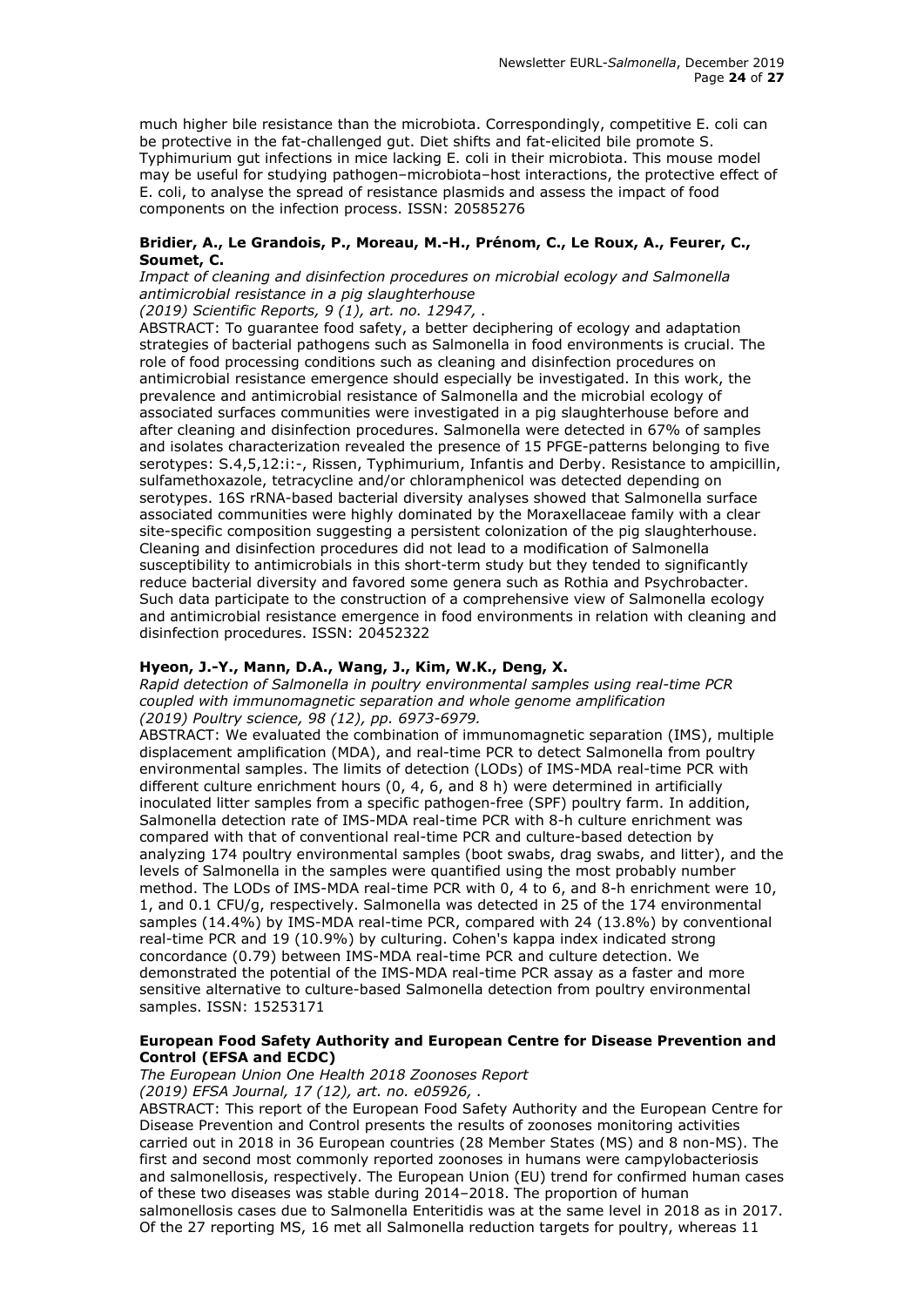MS failed meeting at least one. The EU flock prevalence of target Salmonella serovars in breeding hens, laying hens, broilers and fattening turkeys decreased during recent years but stalled in breeding turkeys. Salmonella results from Competent Authorities for pig carcasses and for poultry tested through National Control Programmes were more frequently positive compared with food business operators. Shiga toxin-producing Escherichia coli (STEC) infections in humans were the third most commonly reported zoonosis in the EU and increased from 2014 to 2018. Yersiniosis was the fourth most frequently reported zoonosis in humans in 2018 with a stable trend in 2014–2018. The number of reported confirmed listeriosis cases further increased in 2018, despite Listeria rarely exceeding the EU food safety limit tested in ready-to-eat food. In total, 5,146 foodand waterborne outbreaks were reported. Salmonella was the most commonly detected agent with S. Enteritidis causing one in five outbreaks. Salmonella in eggs and egg products was the highest risk agent/food pair. A large increase of human West Nile virus infections was reported in 2018. The report further updates on bovine tuberculosis, Brucella, Trichinella, Echinococcus, Toxoplasma, rabies, Coxiella burnetii (Q fever) and tularaemia. ISSN: 18314732

#### **Sedeik, M.E., El-shall, N.A., Awad, A.M., Elfeky, S.M., Abd El-Hack, M.E., Hussein, E.O.S., Alowaimer, A.N., Swelum, A.A.**

*Isolation, conventional and molecular characterization of Salmonella spp. from newly hatched broiler chicks*

*(2019) AMB Express, 9 (1), art. no. 136, .* 

ABSTRACT: Salmonella is an important pathogen for poultry production as well as for human due to zoonotic importance. It has more than 2600 identified serovars despite of this identification and classification of Salmonella isolates into different serovars is critical for study of incidence and surveillance. This study investigates the epidemiology and molecular characterization of Salmonella isolates in broiler chicks during 1st week of life. A total of (n = 1000) samples including liver, intestine, yolk sac, spleen and heart blood were collected from El-Gharbia, El-Behera, Kafr-Elshikh, Alexandria, Marsamatroh Provinces in Egypt and tested through bacteriological, biochemical, serological and molecular examinations. Incidence of Salmonella was demonstrated on 75 positive samples from 1000 samples and the predominance of Salmonella that isolated from internal organs of newly hatched chicks was highest from yolk sacs (10%), liver and intestines (9%) followed by the spleen (7.5%) then heart blood (2%). Serotyping of the isolated strains using slide agglutination test revealed that 24 isolates belonging to S. enteritidis (1,9,12 g.m 1,7), while, 14 isolates belonging to S. virchow (6,7 r 1,2), in addition to, 12 isolates belonging to S. typhimurium  $(1,4,5,12,i.1,2)$  and 8 isolates belonging to S. kentucky (6,8.I,z). Enterobacterial Repetitive Intergenic Consensus (ERIC) PCR revealed that two S. enteriditis isolates were identical and one isolate differ by 40%, while two S. typhimurium isolates were identical by 80% and one isolate was similar by 20% to the other two isolates, in addition, two S. virchow isolates were identical by 80% and the two S. kentucky isolates were different. ISSN: 21910855

#### **Grattarola, C., Gallina, S., Giorda, F., Pautasso, A., Ballardini, M., Iulini, B., Varello, K., Goria, M., Peletto, S., Masoero, L., Serracca, L., Romano, A., Dondo, A., Zoppi, S., Garibaldi, F., Scaglione, F.E., Marsili, L., Di Guardo, G., Lettini, A.A., Mignone, W., Fernandez, A., Casalone, C.**

*First report of Salmonella 1,4,[5],12:i:- in free-ranging striped dolphins (Stenella coeruleoalba), Italy*

*(2019) Scientific Reports, 9 (1), art. no. 6061, .* 

ABSTRACT: Between 2015 and the beginning of 2018 (January-March), 30 cetaceans were found stranded along the Ligurian Sea coast of Italy. Necropsies were performed in 22 cases and infectious diseases resulted the most common cause of death. Three striped dolphins, showed a severe coinfection involving the monophasic variant of Salmonella Typhimurium (Salmonella 1,4,[5],12:i:-). The isolates were characterized based on antimicrobial resistance, Multiple-Locus Variable-number tandem-repeat Analysis (MLVA) and whole-genome sequencing (WGS). All isolates demonstrated the same multidrug resistant genotype (ASSuT isolates), showed three different MLVA profiles, two of which closely related, and were identified as Sequence Type 34. Moreover, Single nucleotide polymorphisms (SNP) analysis confirmed strong correlations between two out of the three isolates. To our knowledge, S. 1,4,[5],12:i:-, one of the most common serovars in cases of human infection and food sources worldwide, has not previously been described in marine mammals, and reports of Salmonella-associated disease in free-ranging cetaceans are rare. These results highlight the role of cetaceans as sentinel species for zoonotic and terrestrial pathogens in the marine environment, suggest a potential risk for cetaceans and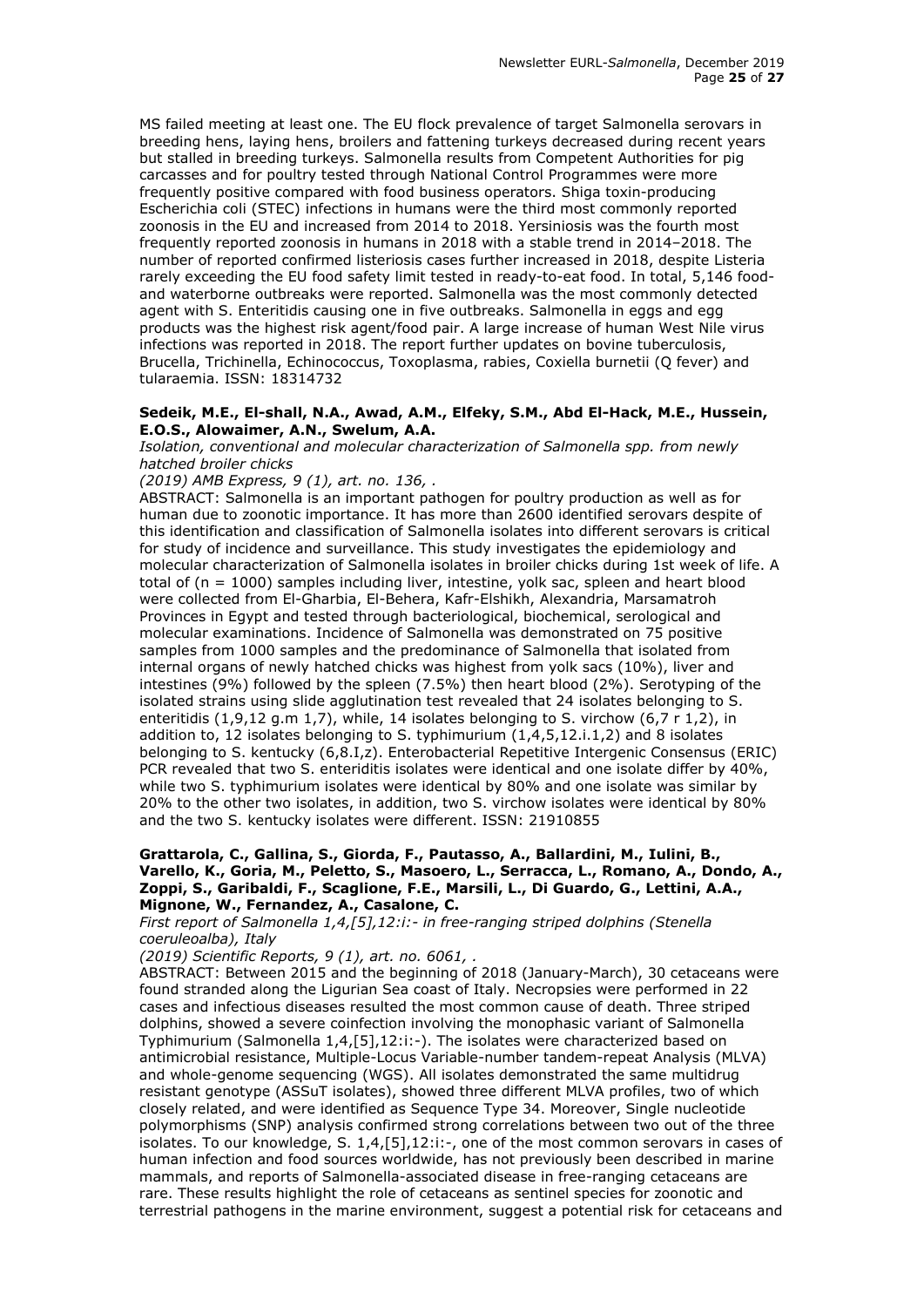public health along the North Western Italian coastline and indicate cetaceans as a novel potential reservoir for one of the most widespread Salmonella serovars. ISSN: 20452322

#### **Keerthirathne, T.P., Ross, K., Fallowfield, H., Whiley, H.**

*The combined effect of pH and temperature on the survival of salmonella enterica serovar typhimurium and implications for the preparation of raw egg mayonnaise (2019) Pathogens, 8 (4), art. no. 218, .* 

ABSTRACT: Raw egg products are often associated with salmonellosis. The Australian guidelines recommend raw egg mayonnaise to be prepared and stored under 5◦C and adjusted to a pH less than 4.6 or 4.2. Despite these guidelines, a significant amount of salmonellosis outbreaks are recorded annually in Australia. The aim of this study was to investigate the effect of pH and temperature on the survival of Salmonella Typhimurium (ST) in peptone water (PW) and mayonnaise. The pH of PW and mayonnaise was adjusted to 4.2, 4.4 and 4.6 using acetic acid and vinegar, respectively. The PW and mayonnaise were inoculated with ST and incubated at 37◦C, 23◦C, and 4◦C. The survival of Salmonella was determined using the drop plate method. Survival was significantly (p < 0.05) improved at 4◦C. In both mayonnaise and PW, following 24 h, there was no ST growth at pH 4.2. Resuscitation of ST was rapidly observed at 4◦C while complete inactivation was observed at 37◦C at pH 4.2, 4.4, and 4.6 in both PW and mayonnaise. Lower temperatures protected ST from the bactericidal effect of low pH. "The preparation of mayonnaise at pH 4.2 or less and incubating it at room temperature for at least 24 h could reduce the incidence of salmonellosis". ISSN: 20760817

#### **Crabb, H.K., Allen, J.L., Devlin, J.M., Firestone, S.M., Stevenson, M., Wilks, C.R.,**  *Gilkerson, J.R.*

*Traditional Salmonella Typhimurium typing tools (phage typing and MLVA) are sufficient to resolve well-defined outbreak events only.*

*(2019) Food Microbiology, 84, art. no. 103237, .* 

ABSTRACT: Between 1991 and 2014 the per capita notification rate of salmonellosis in Australia increased from 31.9 to 69.7 cases per 100,000 people. Salmonella Typhimurium accounted for nearly half the human cases until the end of 2014. In this study, we used cluster analysis tools to compare S. Typhimurium isolates from a chicken-meat study with those reported to the National Enteric Pathogen Surveillance System (NEPSS) from the coincident human and non-human populations. There was limited phage type diversity within all populations and a lack of specificity of MLVA profiling within phage types. The chicken-meat study isolates were not significantly clustered with the human cases and at least 7 non-human sources, based on typing profiles (PT/MLVA combination), could be implicated as a source of human cases during the same period. In the absence of a strong surveillance system representative of all putative sources, MLVA and phage typing alone or in combination are insufficient to identify the source of human cases. ISSN: 07400020

# **Kim, C., Alrefaei, R., Bushlaibi, M., Ndegwa, E., Kaseloo, P., Wynn, C.**

*Influence of growth temperature on thermal tolerance of leading foodborne pathogens (2019) Food Science and Nutrition, 7 (12), pp. 4027-4036.* 

ABSTRACT: Accurate prediction of the thermal destruction rate of foodborne pathogens is important for food processors to ensure proper food safety. When bacteria are subjected to thermal stress during storage, sublethal stresses and/or thermal acclimation may lead to differences in their subsequent tolerance to thermal treatment. The aim of the current study was to evaluate the thermal tolerance of Escherichia coli O157:H7, Listeria monocytogenes, Salmonella enterica, and Staphylococcus aureus that are incubated during overnight growth in tryptic soy broth at four temperatures (15, 25, 35, and 45°C). Following incubation, the bacteria were subjected to thermal treatments at 55, 60, and 65°C. At the end of each treatment time, bacterial survival was quantified and further calculated for the thermal death decimal reduction time (D-value) and thermal destruction temperature (z-value) using a linear model for thermal treatment time (min) vs. microbial population (Log CFU/ml) and thermal treatment temperature (°C) vs. D-value, respectively, for each bacterium. Among the four bacterial species, E. coli generally had longer D-values and lower z-values than did other bacteria. Increasing patterns of D- and z-values in Listeria were obtained with the increment of incubation temperatures from 15 to 45°C. The z-values of Staphylococcus (6.19°C), Salmonella (6.73°C), Listeria (7.10°C), and Listeria (7.26°C) were the highest at 15, 25, 35, and 45°C, respectively. Although further research is needed to validate the findings on food matrix, findings in this study clearly affirm that adaptation of bacteria to certain stresses may reduce the effectiveness of preservation hurdles applied during later stages of food processing and storage. ISSN: 20487177